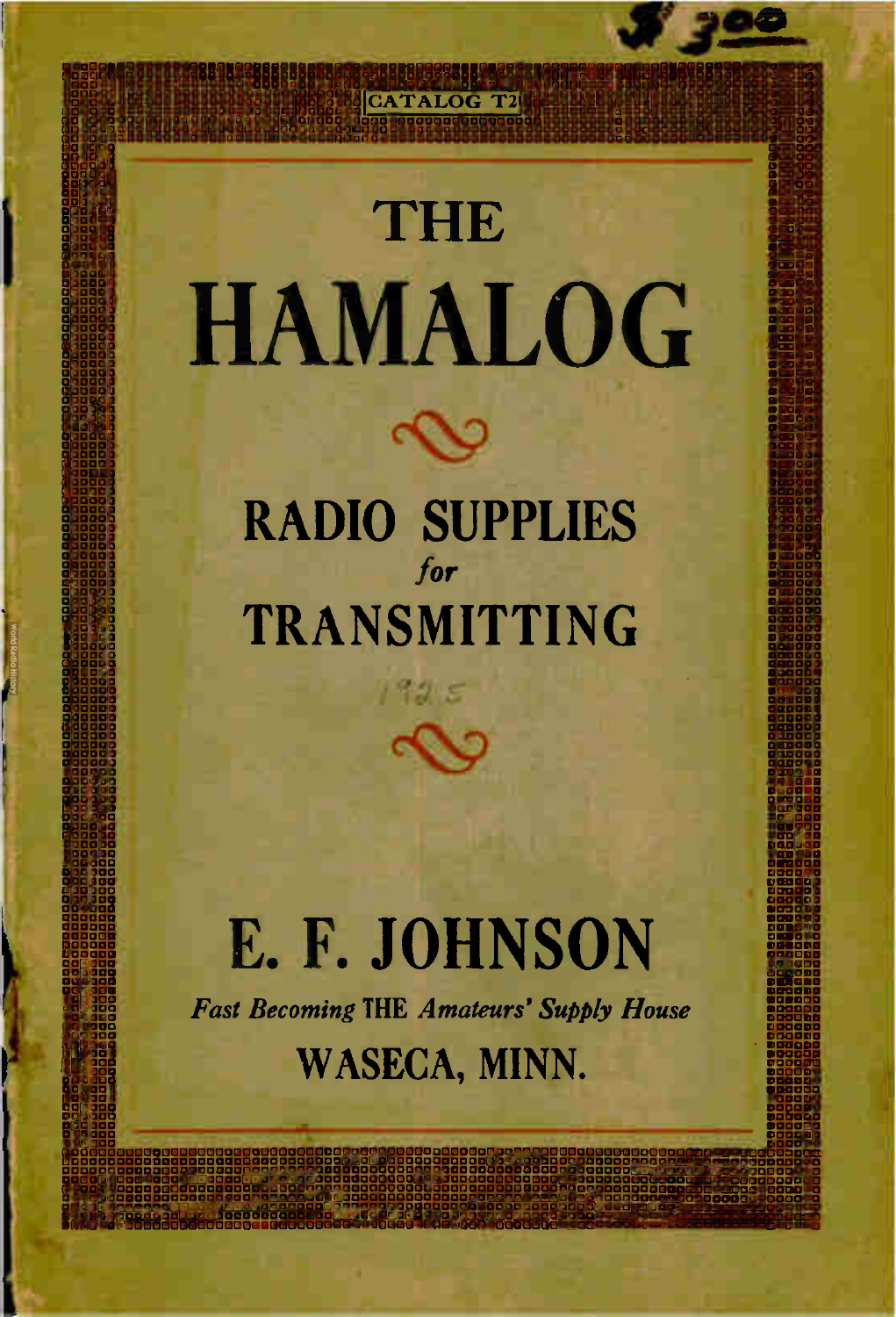# forword

The second issue of the HAMALOG is made necessary because our first edition is exhausted, due to the unexpected number of requests that have been received for it. As it costs no more to print additional copies for distribution to all who received the first HAMALOG than it would cost to print an extra supplement as we had intended, this edition is going to everyone on our mailing list.

A big edition will be out in the Fall. Be sure to get it.

#### ഹ

## GENERAL INSTRUCTIONS

In Ordering, please use great care. Describe goods accurately, giving catalog number and price. Be sure to sign your name plainly, with full address—never just your call letters. If no method of shipment is specified, we will use the best and cheapest way.

Our Terms are invariably cash with order or C. O. D., except to educational and similar institutions which cannot purchase in this way. educational and similar institutions which cannot purchase in this way. By sending cash with your order, C. O. D. and money order fees to a considerable amount may be saved. Please note that postage and insur-ance must be included with your remittance. To avoid delay, send a sufficient amount, and we will promptly credit or refund any excess. The amount of postage may be figured from the weights given in the Hamalog and the abbreviated table given on the next page. If in doubt, ask your postmaster what zone you are in. Note that the postage on each package is 2c higher than before April 15th, 1925. Due to increase in rates we have discontinued using Government insurance and now use private insurance at an average cost to you of less than half the present Government rates.

Inspect all Goods immediately on receipt and if they are in any way damaged report it at once to the carrier and file a claim against them. Everything we ship is in perfect condition when it leaves so the responsibility for the damage rests with the carrier. Damage to parcel post shipments should be reported to us at once, so that we may send blanks for filing of claim.

Returned Goods. Do not return any goods without first writing us. We may be able to suggest a better disposition. This is important.

We make every effort to ship promptly Most orders go out the same day they are received. Occasionally our stocks are depleted or for other reasons there is a delay. If it is liable to be considerable we aim to let you know promptly.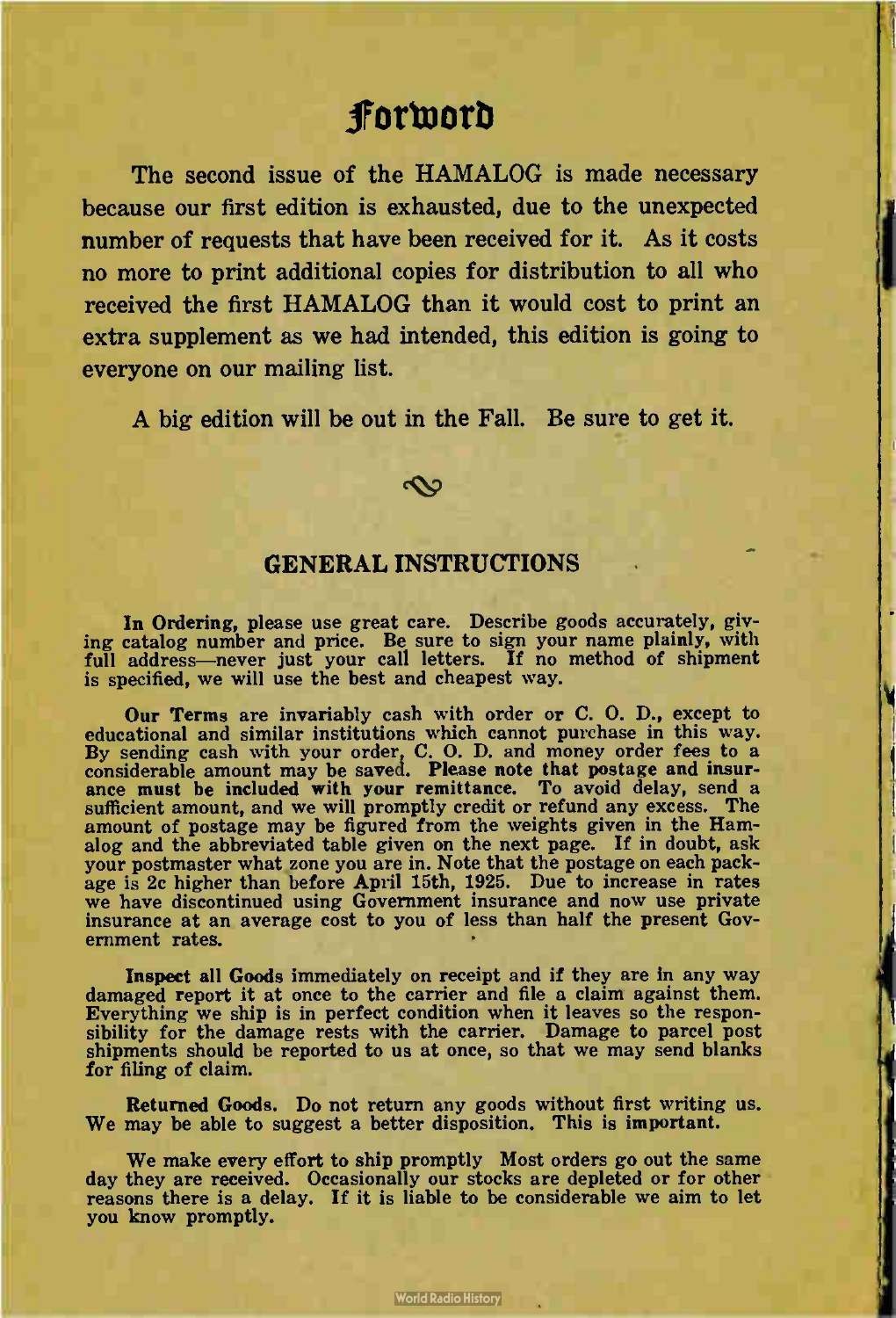# Changes in prices of General Radio products were received too late to get them in the Hamalog.

# PLEASE MAKE THE FOLLOWING CORRECTIONS

|  |  |  |  |  |  |  | Page 4 247-K .00025 mfd., without geared vernier\$3.35 |  |
|--|--|--|--|--|--|--|--------------------------------------------------------|--|
|  |  |  |  |  |  |  |                                                        |  |
|  |  |  |  |  |  |  |                                                        |  |

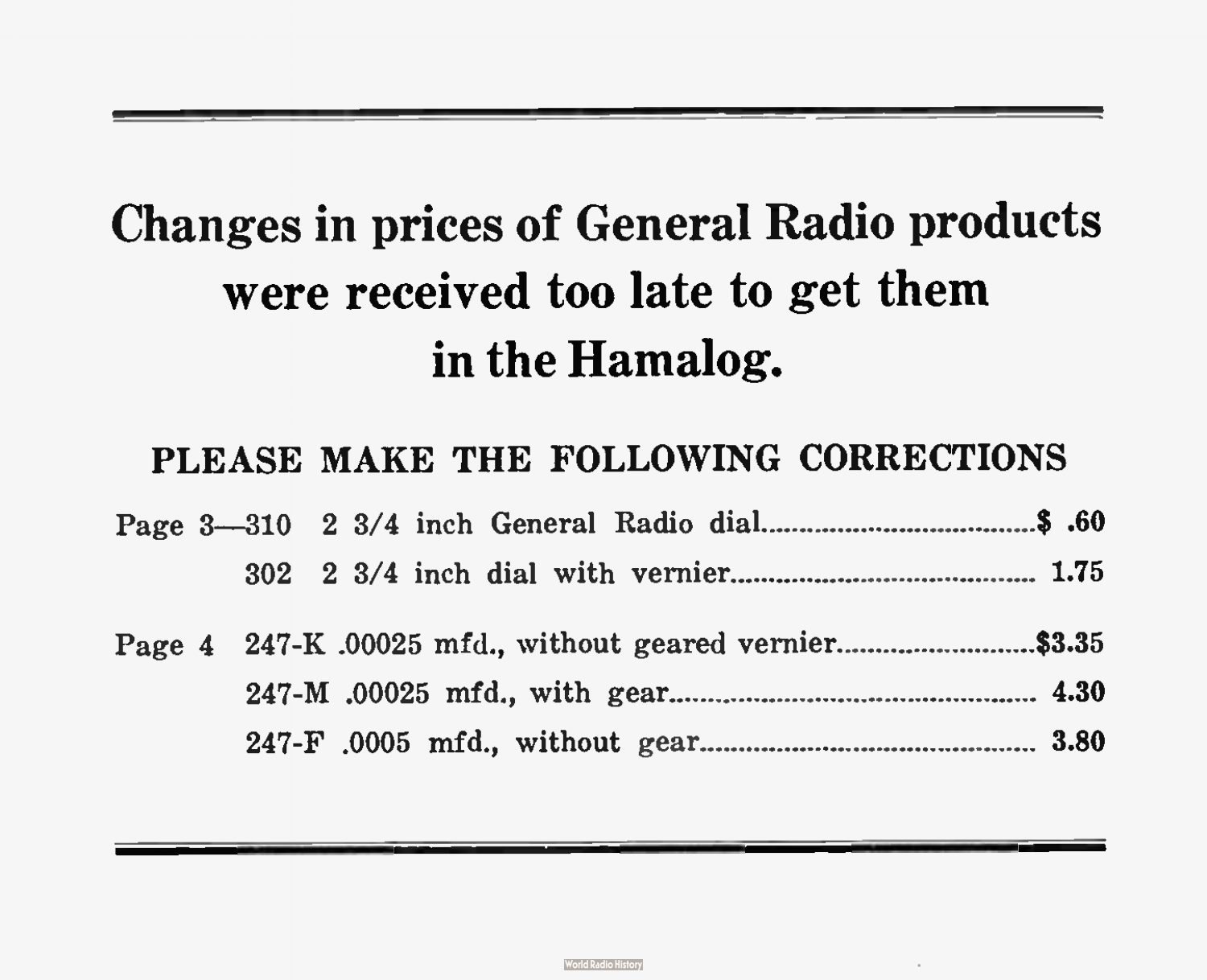| ARRL<br>Date                              | ORDER BLANK<br>E. F. JOHNSON<br>Radio Supplies<br>Waseca, Minnesota          | QALD                                    |
|-------------------------------------------|------------------------------------------------------------------------------|-----------------------------------------|
| Name_                                     |                                                                              | CALI.<br>LETTERS                        |
| Street or<br>R. F. D. Address.            |                                                                              |                                         |
| City and State.                           |                                                                              |                                         |
| Please ship by<br>[Check your preference] | Express<br>Parcel Post<br>Terms<br>Best Way                                  | $\mathsf{C}$ . O. D.<br>Cash With Order |
|                                           |                                                                              |                                         |
|                                           |                                                                              |                                         |
|                                           |                                                                              |                                         |
|                                           |                                                                              |                                         |
|                                           |                                                                              |                                         |
|                                           |                                                                              |                                         |
|                                           |                                                                              |                                         |
|                                           |                                                                              |                                         |
|                                           |                                                                              |                                         |
|                                           |                                                                              |                                         |
|                                           |                                                                              |                                         |
|                                           | Total of Goods                                                               |                                         |
|                                           | Amount Included for Parcel Post and Insurance<br>if money is sent with order |                                         |
|                                           | Total Money Sent                                                             |                                         |

Please read ordering instructions in the Hamalog carefully. Other side may be used for remarks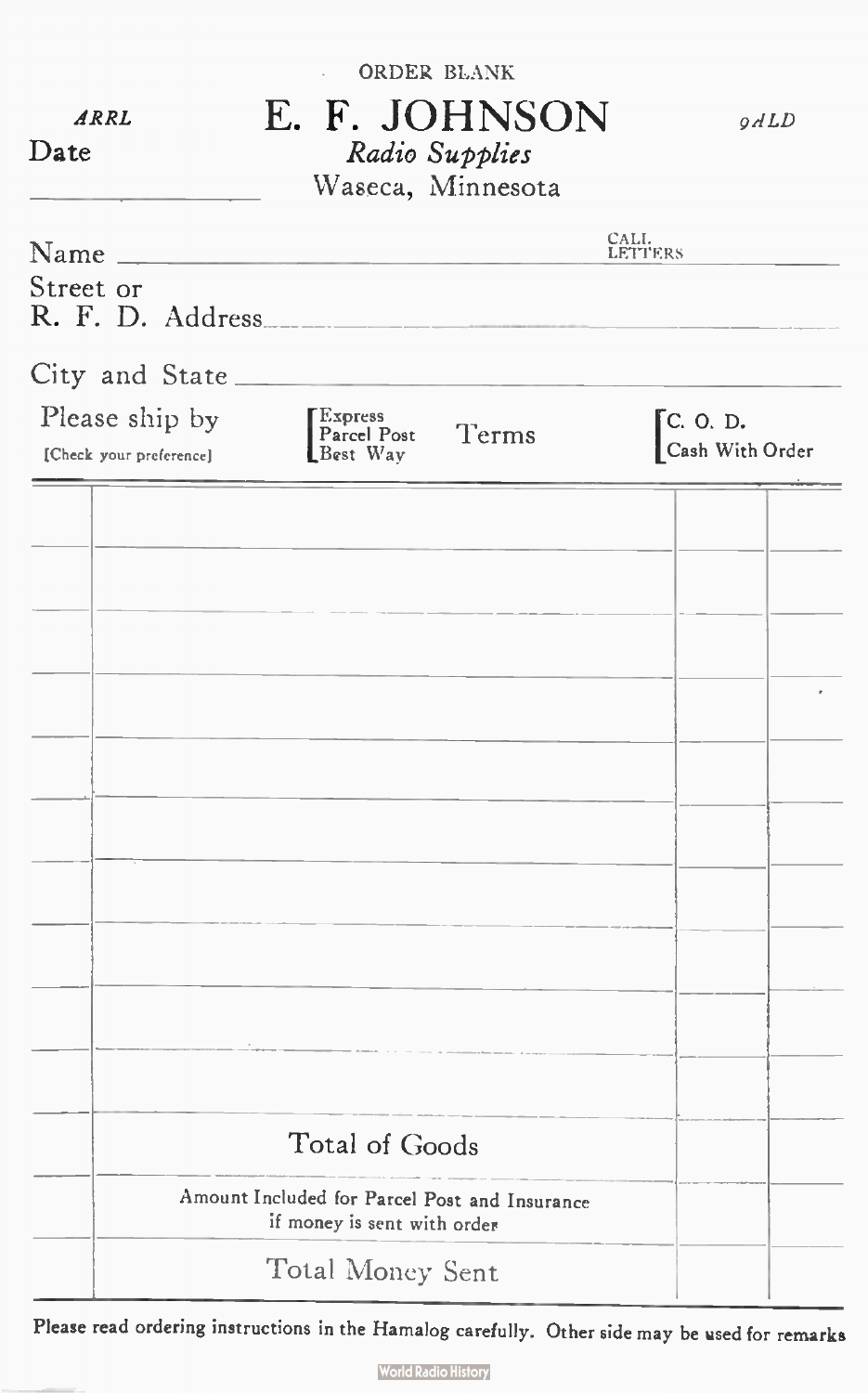# PARCEL POST SCALE

| Zone $\ldots$ $\ldots$ $\ldots$ $\ldots$ $\ldots$ $\ldots$ $\ldots$ $\ldots$ $\ldots$ $\ldots$ $\ldots$ $\ldots$ $\ldots$ $\ldots$ $\ldots$ $\ldots$ $\ldots$ $\ldots$ $\ldots$ $\ldots$ $\ldots$ $\ldots$ $\ldots$ $\ldots$ $\ldots$ $\ldots$ $\ldots$ $\ldots$ $\ldots$ $\ldots$ $\ldots$ $\ldots$ $\ldots$ $\ldots$ $\ldots$ $\ldots$ |  |  |  |  |
|------------------------------------------------------------------------------------------------------------------------------------------------------------------------------------------------------------------------------------------------------------------------------------------------------------------------------------------|--|--|--|--|
|                                                                                                                                                                                                                                                                                                                                          |  |  |  |  |
|                                                                                                                                                                                                                                                                                                                                          |  |  |  |  |
| Packages weighing 8 oz. or less, $1\frac{1}{2}c$ for each 2 oz. to any zone.                                                                                                                                                                                                                                                             |  |  |  |  |

Our Insurance Rates—3c up to  $\phi$ 10, 5c up to  $\phi$ 25,  $\phi$ 10c up to \$50, 13c up to \$75, 15c up to \$100. 8e up to \$37.50,

Special Handling for Parcel Post. New regulations provide for a faster service on parcels on the payment of a 25c "Special Handling Fee." This means that parcels will be given the same speed in shipment and delivery as first class mail, and will save a day or two on long shipments. It does not give special delivery—merely the same service as ordinary first class mail. If you want goods quickly, include the 25e "Special Handling Fee" with your remittance.

#### APPROXIMATE PARCEL POST ZONE TABLE

1st and 2nd Zone Minneapolis Sioux Falls, S. D. Ft. Dodge, Iowa La Crosse, Wis.

3rd Zone Madison, Wis. Des Moines, Iowa Duluth, Minn. Aberdeen, S. D. Ohama, Neb.

Kansas City El Paso, Tex.

5th Zone Schenectady, N. Y. Austin, Tex. Denver, Colo. Butte, Mont. All of Pennsylvania Mississippi

4th Zone 6th Zone Chicago Tacoma, Wash. Pierre, S. D. Jacksonville, Fla. New York City All of Nevada, Connecticut, Maine

> 7th Zone Miami, Fla. San Francisco, Calif. Olympia, Wash.

8th Zone, all points outside of the United States, including Alaska, Canal Zone, Canada, and possessions of the U. S.

#### COILS

The UL-1655 Radio Frequency Choke Coil is designed for use whereever a radio frequency choke is necessary in a transmitting set. It is wound on a porcelain form for minimum distributed capacity, has an inductance of 2.8 millihenries, and will carry .6 amperes current. UL- 1655 Radio Frequency Choke \$3.45

Shipping wt. 4 lbs.

Short Wave Tuning Coils. •

Probably the best of the many types of "low loss" tuners offered for amateur use is the Bremer-Tully type SW. This tuner is space wound on a skeleton framework, giving what is generally regarded as the most efficient practical type of winding. This distributed capacity is extremely low, giving a wide range of wave length with a small condenser. Dielectric losses are also reduced to an inconsiderable amount. The adjustable fixed primary gives any degree of coupling desired, and regeneration is accomplished with a tickler coil mounted to give 180 degree rotation. The range is 30 to 150 meters with a .00025 mfd. B-T condenser ( 11 plate), and it will tune over 200 meters with a . 0005 con-Bremer-Tully short wave tuner \$4.50 denser.

| Shipping wt. 2 lbs. |  |  |
|---------------------|--|--|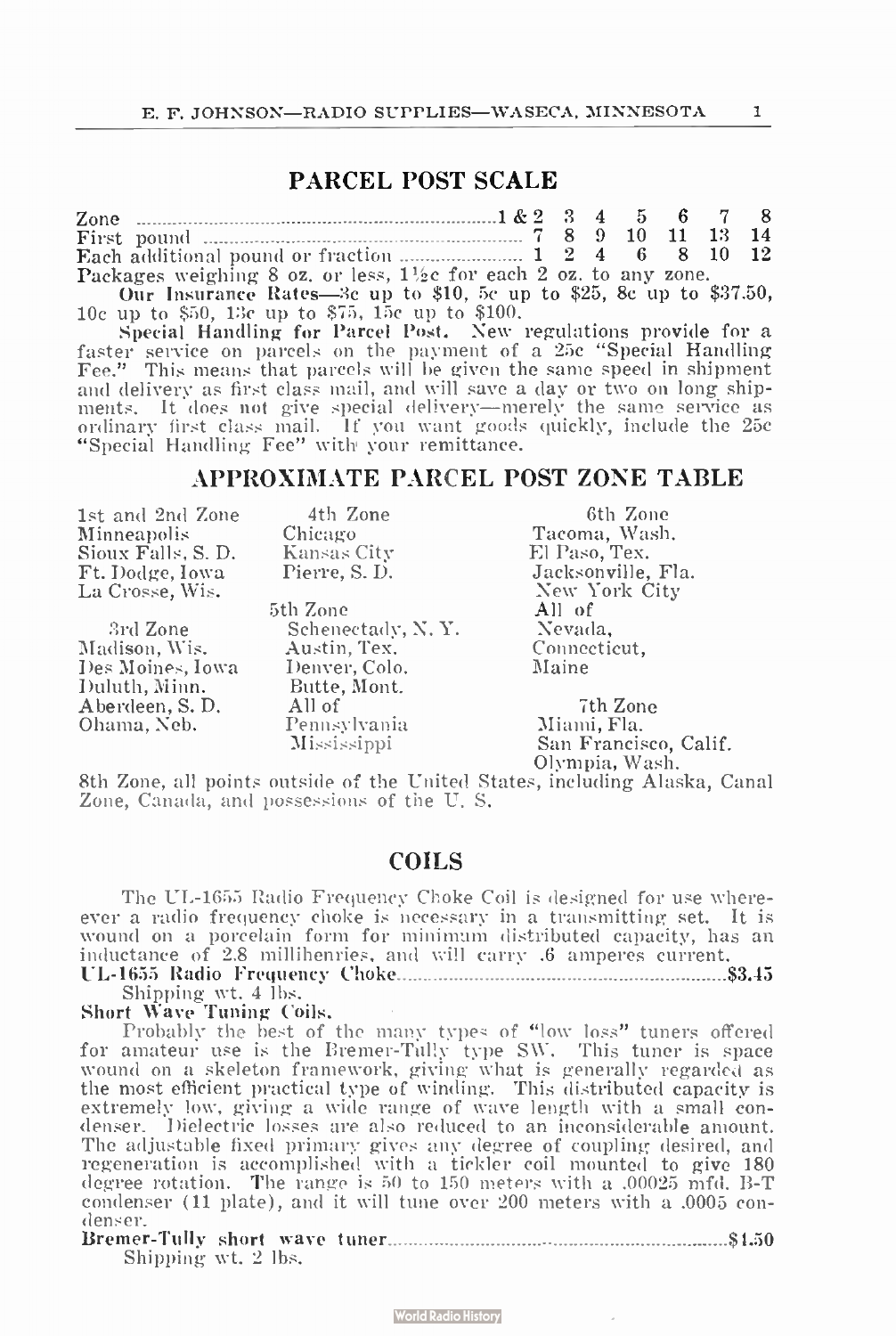# ANTENNA MATERIAL

#### Wire

The modern efficient amateur antenna uses only enameled solid copper wire. Nothing else will give as low resistance, especially at the present low wave lengths, and nothing else will retain this quality as will a good grade of enameled wire.

Our low price for this wire is due to the large quantity we buy, coupled with low selling costs. We guarantee it to be the finest quality obtainable, true to size and full measure.

Packing is done with care, using corrugated boxes made for us for this purpose, so that delivery in good condition may be assured. Any

| this purpose, so that delivery in good condition may be assured. Any |  |
|----------------------------------------------------------------------|--|
| length of wire may be ordered in one piece.                          |  |
|                                                                      |  |
|                                                                      |  |
| Shipping weight, 100 ft, 3 lbs: 1000 ft, 22 lbs.                     |  |
|                                                                      |  |
|                                                                      |  |
| Shipping weight, 100 ft. 2 lbs; 1000 ft. 15 lbs.                     |  |
| No. 14 bare solid copper wire, not enameled, in 100 ft. and 150      |  |
|                                                                      |  |

#### Insulators

|--|--|--|--|--|--|--|--|--|

ingly low cost. 20 inches in length, of highest quality white glazed porcelain, it effectually prevents leakage and capacity losses. Tensile strength 1500 pounds, wt. 21 oz. Sure Fire 20 inch antenna insulators, each \$1.15 Four or more, each 1.00

Shipping wt.  $2\frac{1}{2}$  lbs. each.

G. P. 5<sup>1</sup>/<sub>4</sub> in. porcelain insulators serve admirably for guy wires and also antenna and counter- $\Box$  GPCO poise insulation where the Sure Fire insulator is not needed. They are very well made of



Sure Fire insulators provide the maximum efficiency at surpris-

brown glazed porcelain, 1% inches in diameter, 53/4 inches long, and should stand over a ton in tension. G. P. 51/<sup>4</sup> in. insulators, each .30

|                          | U   |  |
|--------------------------|-----|--|
|                          | .25 |  |
| Shipping wt. 1 lb. each. |     |  |



The General Radio No. 260 insulator may be used inside or outside for supporting wiring, and two of them with a rod connecting them make an excellent lead-in combination. It is very popular for use in supporting parts of transmitting equipment, such as the inductances.

Type 260 insulator, each .25 Dimensions 2 1/8" diam., 2" high. Shipping wt. 8 oz.

**World Radio History**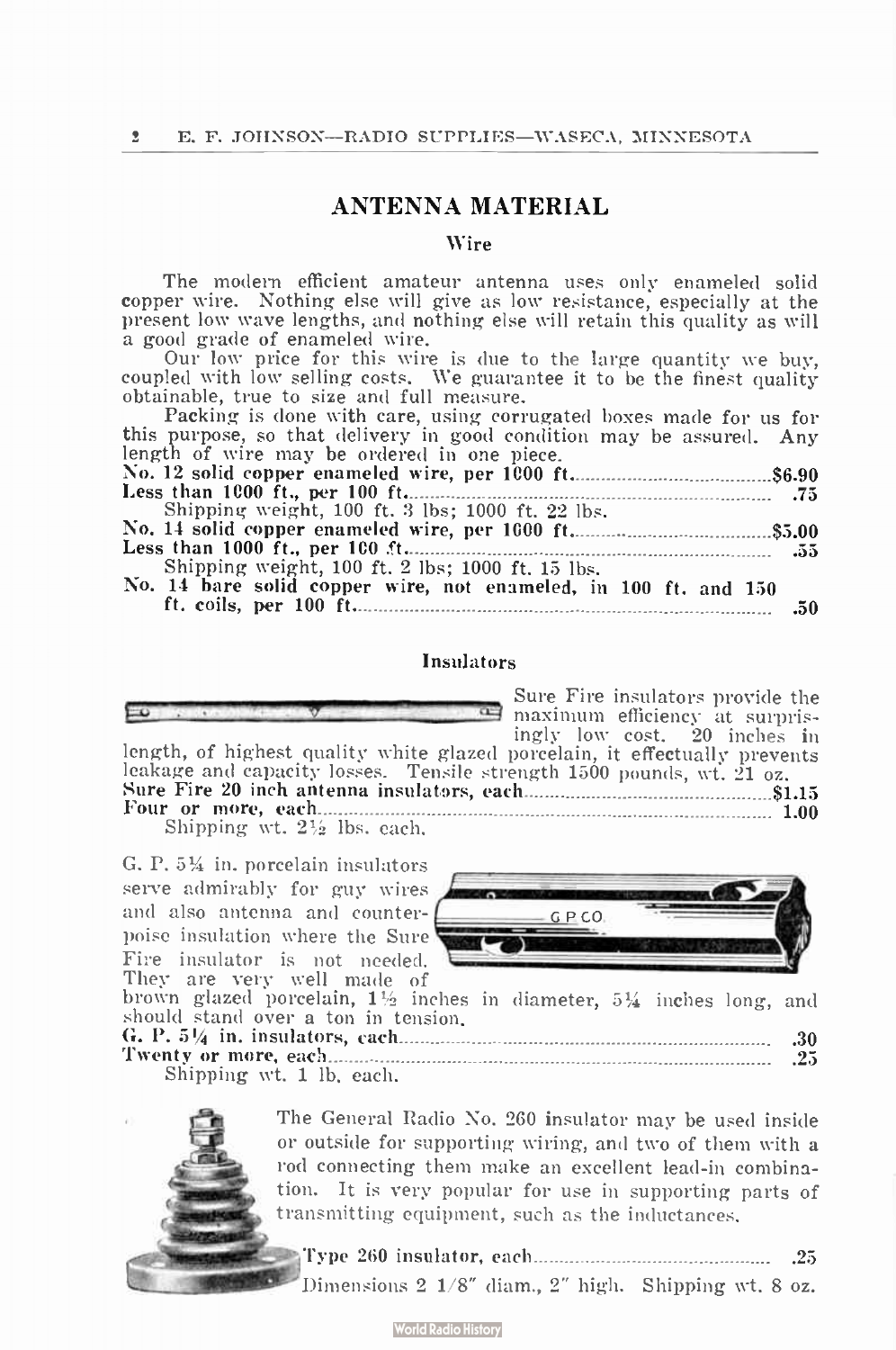# **BUZZERS**

The General Radio 178-B buzzer has been designed for laboratory and radio use. Its construction is very simple and durable, easy to adjust and with a remarkably constant pure tone of about 800 cycles. Requires very little current to operate, and will operate on one dry cell without sparking at con-tacts, a necessity where pure tone is required. 178-B General Radio buzzer \$2.00 Shipping wt. 8 oz.

BATTERY CLIPS

|  |                                         |  | No. 27 Copper covered, 10 amps capacity .20 |  |
|--|-----------------------------------------|--|---------------------------------------------|--|
|  | No. 48-A Lead covered storage B battery |  |                                             |  |
|  |                                         |  |                                             |  |
|  |                                         |  | No. 24-A Lead covered clip, 15 amperes . 20 |  |
|  |                                         |  | No. 21-A Lead covered clip, 35 amperes . 25 |  |

DIALS

| General Radio dials are preferred<br>by many amateurs. They are accur-<br>ately made of brass with silver etched<br>finish and pleasing bakelite knob. The<br>fine graduations and the separate in-<br>$\sim$<br>dicator make close readings possible.<br>May be had with geared vernier as il-<br>ē<br>lustrated, or without vernier, to match<br>dials on General Radio instruments. | ğ            |
|----------------------------------------------------------------------------------------------------------------------------------------------------------------------------------------------------------------------------------------------------------------------------------------------------------------------------------------------------------------------------------------|--------------|
| 310 2¼ inch General Radio dial \$.50<br>1.50                                                                                                                                                                                                                                                                                                                                           |              |
| $302 \quad 2\frac{3}{4}$ inch dial with vernier 1.50                                                                                                                                                                                                                                                                                                                                   |              |
| inch dial with vernier2.50<br>$303 \quad 4$<br>Shipping wt., No. 310, 8 oz.,<br>others 1 lb.                                                                                                                                                                                                                                                                                           |              |
| In molded bakelite dials, we carry<br>the well known and highly satisfact.<br>ory Na-ald line.                                                                                                                                                                                                                                                                                         |              |
|                                                                                                                                                                                                                                                                                                                                                                                        | \$.35<br>.35 |
|                                                                                                                                                                                                                                                                                                                                                                                        | .50<br>.75   |
| Shipping wt., 6 to 8 oz.                                                                                                                                                                                                                                                                                                                                                               |              |
|                                                                                                                                                                                                                                                                                                                                                                                        | .05          |





 $\mathbf{3}$ 

**World Radio History**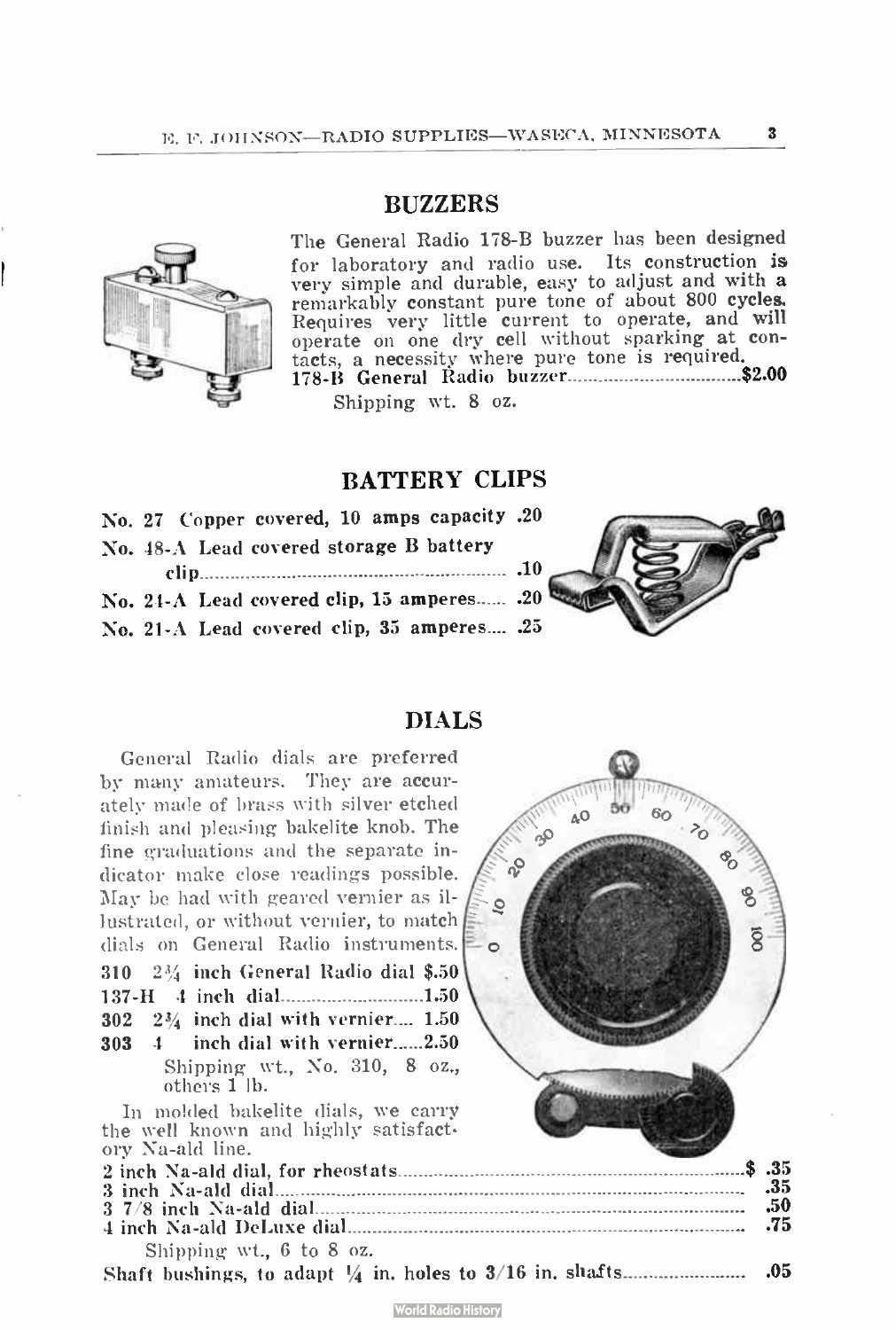# **CONDENSERS**

#### General Radio Variable Condensers

We stock and highly recommend General Radio condensers. They still remain the most popular with amatuers seeking the best, in spite of the flood of so called "low loss" types, many of which are decidedly inferior to ordinary bakelite end plate condensers.

The great superiority of General Radio condensers is due, in addition to excellent insulating material (high grade hard rubber) to their careful design, heavy brass plates soldered together, perfect bear-



ing contacts, and permanently rigid construction.

Note:—These condensers may also be had with shaped plates to give a practically uniform wave length calibration, and to read directly in meters with' the type 277 inductance coils and 313 dial. Further information on request.

| mation on request.  |  |
|---------------------|--|
|                     |  |
|                     |  |
|                     |  |
|                     |  |
|                     |  |
| Shipping wt. 3 lbs. |  |

#### Micadon Fixed Condensers.

| Micadon Fixed Condensers.     |  |  |
|-------------------------------|--|--|
|                               |  |  |
| $.001$ mfd. 40                |  |  |
|                               |  |  |
| Any other size also supplied. |  |  |

#### Transmitting Condensers.

Note:—No more of the UC-1806 .002 mfd. 6000 volt condensers are available at the bargain price they recently sold for. The UC-1014 condenser listed below takes its place. 2005 - 2006<br>2007 - 2008 - 2008 - 2008 - $\sim$  100  $\sim$ 



| Cardwell variable transmitting condenser, double spaced plates,    |      |
|--------------------------------------------------------------------|------|
|                                                                    |      |
| UC-490 1 mfd. 1750 volt filter condensers, shipping wt. 2 lbs 2.50 |      |
|                                                                    |      |
|                                                                    |      |
| UC-1014 .002 mfd. 3000 volt grid and plate blocking condenser,     |      |
|                                                                    | 2.50 |
| UC-1866 filament by-pass condenser, two .1 mfd. condensers in      |      |
|                                                                    |      |
| See bargain pages for others.                                      |      |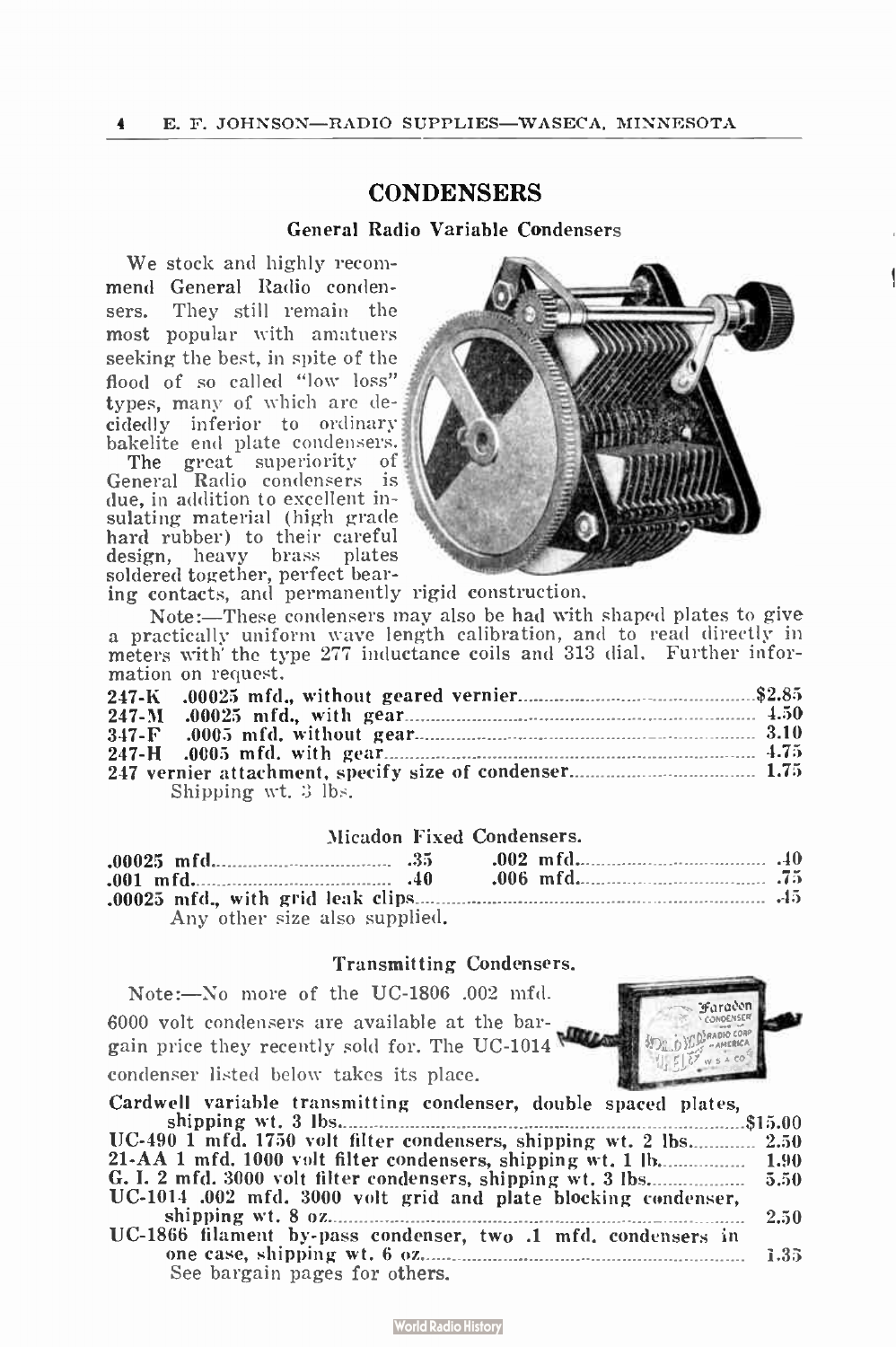# FAHNESTOCK CLIPS

|  | т англяртоси сын э |     |
|--|--------------------|-----|
|  |                    | .04 |

#### GRID LEAKS

| UP-1719 transmitting grid leak, for 5 watt tubes\$1.10                                       |     |
|----------------------------------------------------------------------------------------------|-----|
|                                                                                              |     |
| Electrad fixed receiving grid leaks, sizes, $\frac{1}{2}$ , 1, 1 $\frac{1}{2}$ , 2, 3, and 5 | -30 |
| Durham variable receiving grid leak, plunger type, variable from                             |     |
| Bradleyleak, the finest variable grid leak, new type, small in size,                         |     |
| Grid condenser for mounting on Bradleyleak, .00025 mfd.                                      |     |

# **HEADSETS**



We feature the widely advertised Tower's Scientific phones. They are a revelation in quality, at a remarkable price—exceedingly sensitive—better than well known makes costing up to twice as much or<br>more. A navy type headset, weighing only 8½ ounces, and the most comfortable phone for long wear we know of.

Sold with an absolute guarantee that if you don't like them when received, we will refund your money. Guaranteed by the manufacturers for one year.

Scientific phones \$2.95 Shipping wt. 2 lbs.

#### **KEYS**



The Signal R-48 key is very satisfactory for CW work, being very well made, of t h e usual brass frame type, with 1/16 in. contacts.

The illustration shows the regular telegraph key, the R-48 being the same except without the short circuiting lever. The illustration shows the regular telegraph key, the R-48 being the same except without the short circuiting lever.<br>R-48 Signal key execution is a signal key and the short circuiting lever.

# Shipping wt. 1 lb.

Note:—While they last we will supply genuine Mesco No. 81 keys on orders for the above if desired, at the same price. They are very similar, but have 1/8 in. removable silver contacts.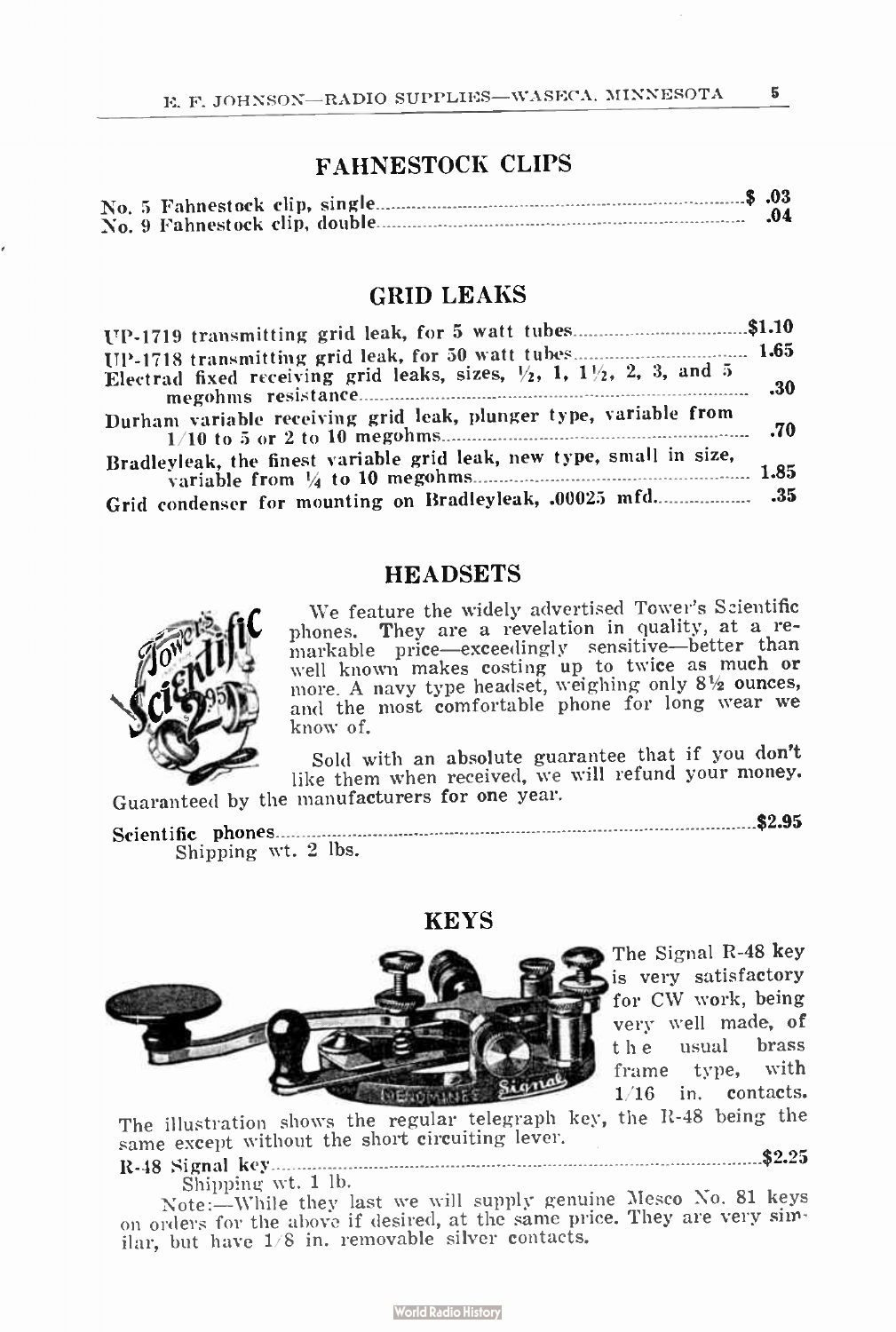# **METERS** Jewell Meters.

Jewell meters are by far the most popular among amateurs. Combining a good degree of accuracy with low price, attractive appearance, and a complete line of instruments to match, they fulfill all the requirements of amateurs.

Sizes listed are carried in stock in flush type instruments. Other sizes and types may be had with a few days' delay. The complete Jewell catalog of these instruments will be sent free on request.



| Shipping wt., any of above, 2 lbs. |  |
|------------------------------------|--|
|                                    |  |
|                                    |  |
|                                    |  |
| Shipping wt. 4 lbs.                |  |

#### Weston Meters.

Weston meters are in almost universal use where great accuracy and dependability are required. For the amateur who wants these qualities in the highest degree we can supply Weston instruments in all sizes, in addition to those listed below. Prompt factory shipments are made of all these sizes, and we carry in stock the 0-300 and 0-500 milliammeters, which are the most popular sizes.

Weston Circular J listing these instruments sent on request.



| Model 425 Thermo-ammeters, 1.5, 3, and 5 amperes\$17.00          |  |
|------------------------------------------------------------------|--|
| Model 301 DC Milliammeters, 100, 300, 500, 800 milliamperes 8.00 |  |
|                                                                  |  |
| and the control of the                                           |  |
|                                                                  |  |
|                                                                  |  |
| Model 429 AC Filament Voltmeters, 0-10 or 0-15 volts 20.00       |  |
| Shipping weights same as Jewell meters.                          |  |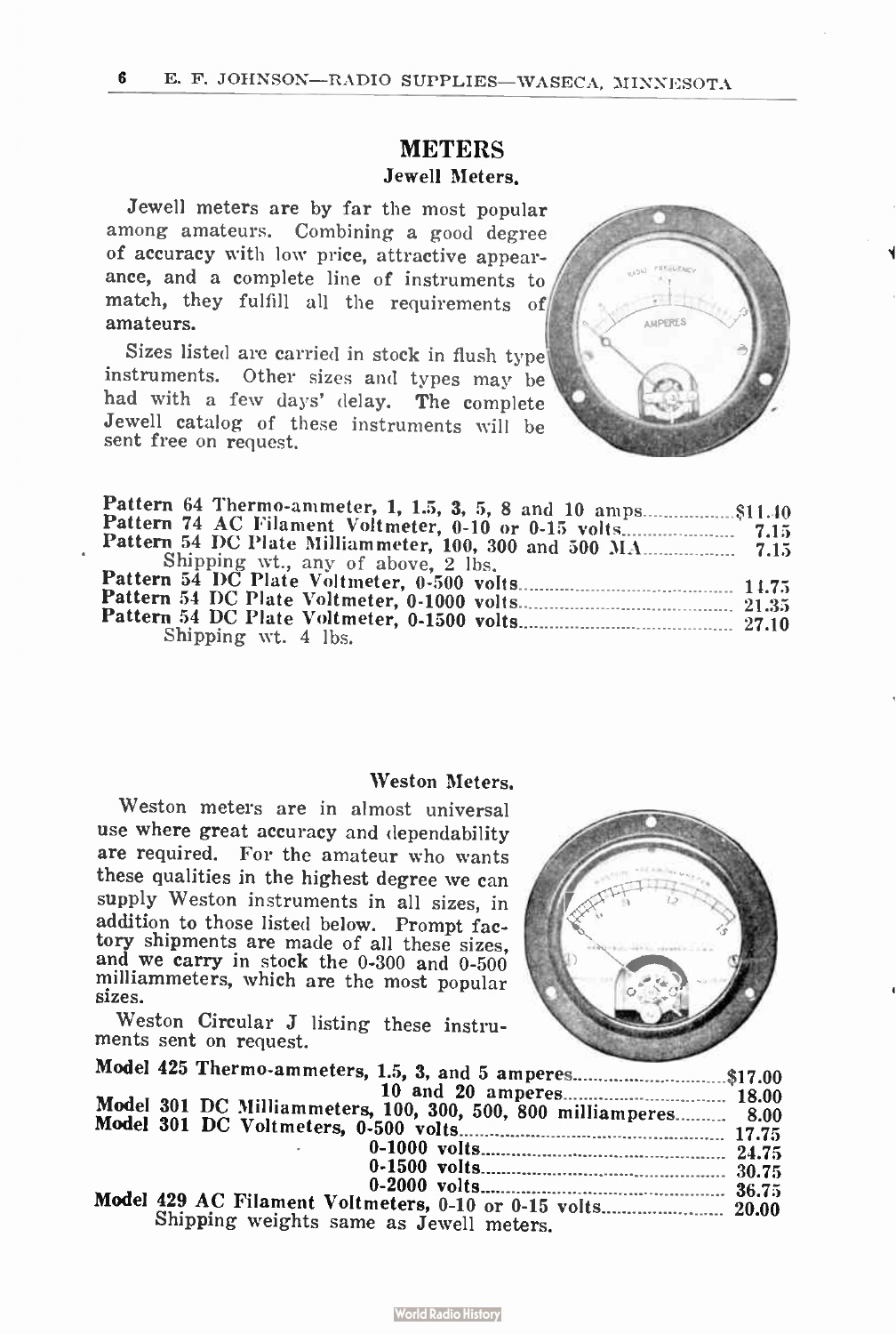**OMNIGRAPHS** 

For those who are learning the code, it is almost impossible to do so readily unless some means of continuous sending is available. The Omnigraph provides such a means, in the best possible way. The speed can be adjusted from five to fifty words per minute at will, with<br>perfect sending, which



perfect sending, which cannot be done by hand sending. You learn the code as it should be, not some operator's particular style. This is valuable in taking a code examination for a license, as an Omnigraph is used for this purpose, and if you are accustomed to its perfect sending, a greater speed can be attained.

The No. 2, No. 2 Jr., and No. 5 Omnigraphs differ only in the number of dials, having 15, 5, and 1 respectively . Three dials are supplied with the No. 5, but they are used singly. The other machines are capable of sending thousands of different message combinations with but one set of dials, so that it may be used indefinitely without being able to anticipate the message. Regularly supplied with Continental code dials. Morse

| <b>DATE THE HIGHGAGE.</b> HOS with $\eta$ and prove them $\eta$ is the set |       |
|----------------------------------------------------------------------------|-------|
| code supplied specially, also extra sets of dials.                         |       |
|                                                                            |       |
|                                                                            |       |
|                                                                            | 16.00 |
| Shipping wt., No. 2, 9 lbs.; No. 2 Jr., 7 lbs.; No. 5, 6 lbs.              |       |

#### Rental Machines.

Many amateurs own Onmigraphs, others cannot afford to but wish to have one for the time necessary to learn the code or to brush up for an examination. We have a number of machines for rental at rates which make it very inexpensive compared to the cost of owning them. A deposit is required of the full price of the instrument wanted, either cash with order or C. O. D. Use the instrument as long as necessary, return it to us, and your deposit will be refunded less rental charges as follows. The time is figured only for the period it is in your possession.

|                                    | One month Per week thereafter Deposit |        |
|------------------------------------|---------------------------------------|--------|
| Rental rate, No. 2 Omnigraph\$3.50 | 60c                                   | see    |
| No. 2 Jr. Omnigraph 3.00           | 50c                                   | prices |
|                                    | 40c                                   | above  |

#### SWITCHES

| Porcelain Base Baby Knife Switches. |  |
|-------------------------------------|--|
|                                     |  |
|                                     |  |
|                                     |  |
| Shipping wt., 8 oz. to 1 lb.        |  |

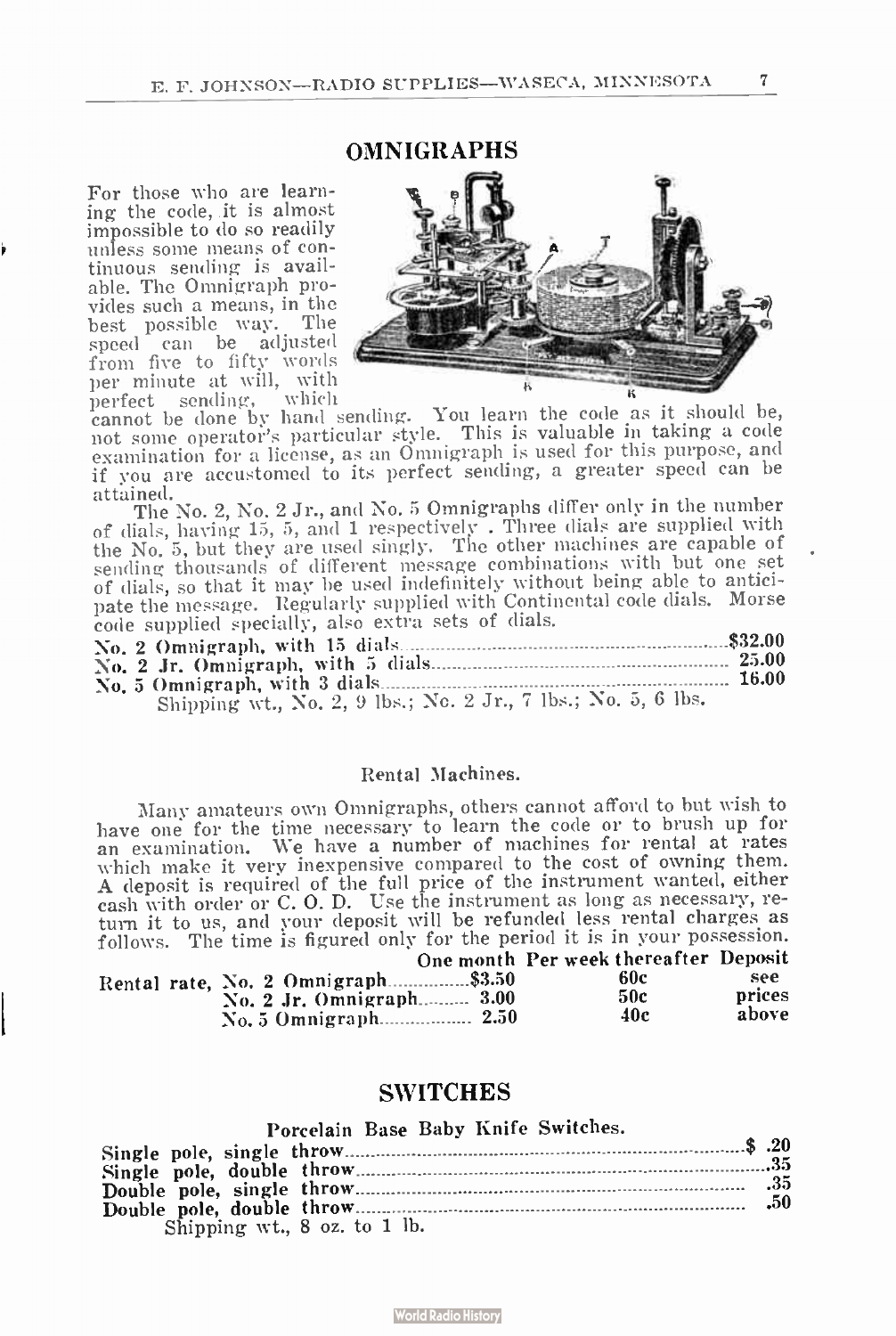# MICROPHONES

The Western Electric 284-W microphone is recommended for amateur phone transmission. This is also the type recommended by the Radio Corporation in their transmitting circuits. It may be had with a desk stand, or the microphone only. Radio Corporation in their transmitting circuits. It may be had with<br>a desk stand, or the microphone only.<br> $284-W$  Microphone only  $\frac{1}{284-W}$  Microphone only  $\frac{1}{284-W}$ 284-W Microphone, with desk stand 7.80 Shipping weights, 2 and 5 lbs.

# OSCILLATION TRANSFORMERS

We stock a transmitting inductance very similar to the UL-1008 as illustrated. It is the same size and is built in the same way except that the copper is not nickled and no binding posts provided as these features create undesirable losses. Three clips of our own make are included. For a coupled inductance two of these inductances may be used end to end, or one of them cut in two, or another coil may be made up of the edgewise copper strip listed below.



Transmitting inductance with three clips \$7.50 Shipping wt. 8 lbs.

# Edgewise Wound Copper Strip.

For use in making up transmitting inductances, nothing is better than edgewise wound copper strip. We make it up in two sizes, 4 inches and 6 inches inside diameter, out of strip 1/16x3/8 in. in size. The straight strip may also be had, for winding pancake type inductances, wiring transmitters, etc. 6 in. diameter edgewise wound copper strip, per turn \$ .12 4 in. diameter, per turn .10 Straight copper strip, 1 / 16x3/8, per foot .05 Shipping wt., straight strip 8 ft. per lb.; 4 in. wound strip, 8 turns per lb.; 6 in. 6 turns per lb.

#### Inductance Clips.

The clips used on the above inductance may be purchased separately. They are well made of heavy spring phosphor bronze, with an adjust-able tension screw and heavy lug for attaching a flexible wire or cable. Very firm, large contact area when used with flat copper strip. The clips used on the above inductance may be purchased separately.<br>They are well made of heavy spring phosphor bronze, with an adjust-<br>able tension screw and heavy lug for attaching a flexible wire or cable.<br>Very firm, la Braided cable, for variable connections, very flexible,  $\frac{1}{4}$  inch wide, per foot .04

|--|--|

#### **World Radio History**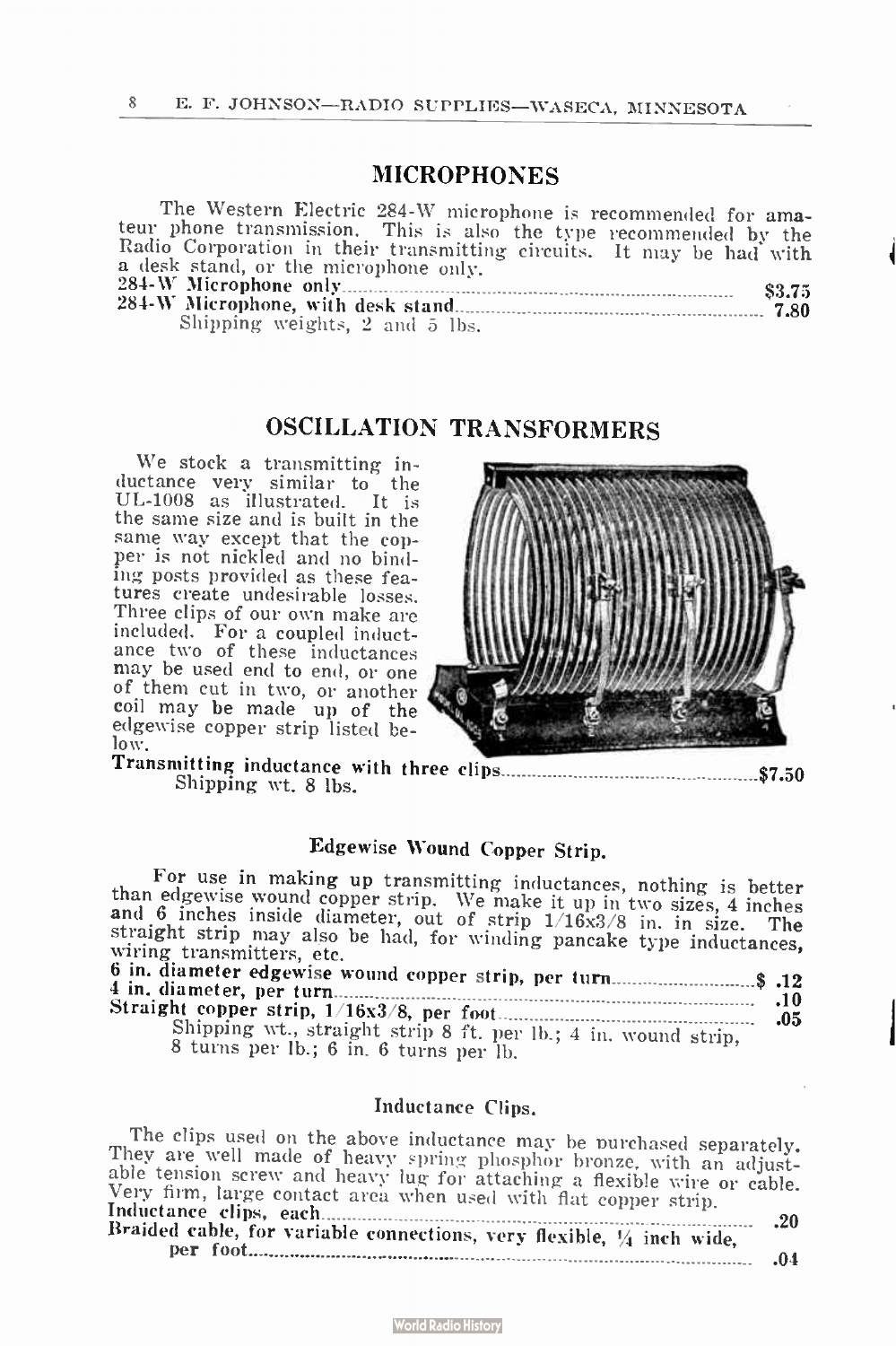# RHEOSTATS

#### Transmitting Rheostats.



The Allen Bradley Radiostat is a rheostat designed for the primary side of the filament transformer, and will handle any transformer in a smooth stepless manner, up to 500 watts capacity, It may be used to reduce the plate voltage over a wide range.

í

E-2111 Radiostat 56.50 Shipping wt. 4 lbs.

The E-210 Bradleystat is designed for filament transformers for 5 and 10 watt sets, and is used in the primary side the same as the Radiostat. E-210 Bradleystat \$4.00

Shipping wt. 2 lbs.

The PT-537 power rheostat will handle 2 UV-203 or 4 UV-203-A of 1 UV-204 Radiotron, or several UV-202 tubes, in the secondary side of the transformer, or when DC is used for the filaments. PT-537 Power Rheostat \$9.00 Shipping wt. 3 lbs.

| Shipping wt. 3 lbs. |  |
|---------------------|--|
|                     |  |
|                     |  |
| Shipping wt. 1 lb.  |  |

#### Receiving Rheostats.

The celebrated Bradleystat has now been improved in design and ereatly reduced in size. Accomodates any type tube without change. Resistance range <sup>1</sup>/<sup>4</sup> to 100 ohms. Projects only 11/16 in. from the panel, and has a single hole mounting. Bradleystat, new type 1.85

Shipping wt. 8 oz.

#### Bradleyohm Resistor.

The Bradleyohm is a continuously variable resistance made in the same form as the Bradleystat, and is ideal for use in circuits requiring resistances either fixed or variable. No. 10 Bradleyohm, 10,000 to 100,000 ohms \$2.00

| Shipping wt. 8 oz. |  |
|--------------------|--|

#### BOOKS

Ballantine's "Radio Telephony for Amateurs" is the most valuable book any amateur could buy. Contains a world of practical information and data regarding the construction and operation of CW and phone transmitters. Latest edition only in stock.

Radio Telephony for Amateurs \$2.00 Shipping wt. 2 lbs.

Citizens Radio Call Book, latest issue containing all amateur calls including Canadian, English, Australian, New Zealand and French stations as well as commercials and broadcast stations. Published twice a Citizens Radio Call Book .75 year. Latest edition only in stock.<br>Citizens Radio Call Rook

| Shipping wt. 2 lbs. | $\cdot$ $\cdot$ |
|---------------------|-----------------|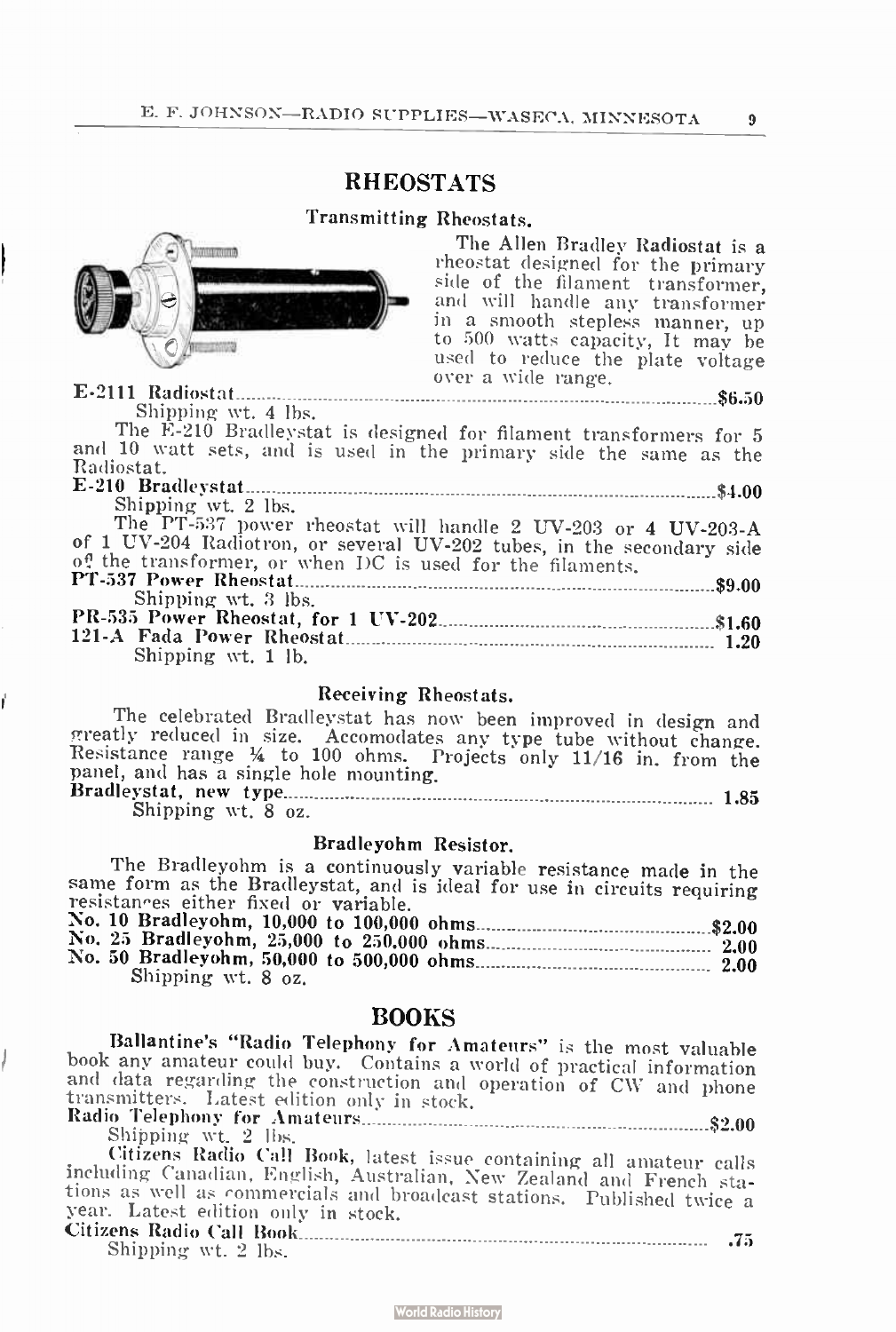# REACTORS-CHOKE COILS

#### Plate Reactors.

The UP-415 plate reactor is designed to be used with the Heising modulation system for phone transmission. It has an inductance of ap-<br>proximately 1 henry and a current carrying capacity of 300 milliamperes.<br>UP-415 Plate reactor

Shipping wt. 3 lbs.





Acme apparatus for transmitting has long been considered among the best of its kind. For producing a smooth DC plate supply there are several types of reactors, or chokes, which will be found to give excellent results. The 30 henry size is recommended for rectified AC and also for best results on generator DC, although the smaller types are popular for the latter. All types are made with an air gap in the core, preventing magnetic saturation and keeping the inductance very constant. Complete Acme catalog on request.

|                                                                                                          | $\alpha$ called $\alpha$ , on $\alpha$ or $\alpha$ |  |
|----------------------------------------------------------------------------------------------------------|----------------------------------------------------|--|
|                                                                                                          |                                                    |  |
|                                                                                                          |                                                    |  |
|                                                                                                          |                                                    |  |
|                                                                                                          |                                                    |  |
|                                                                                                          |                                                    |  |
|                                                                                                          |                                                    |  |
|                                                                                                          |                                                    |  |
|                                                                                                          |                                                    |  |
|                                                                                                          |                                                    |  |
|                                                                                                          |                                                    |  |
| $\alpha$ . $\alpha$ $\alpha$ $\alpha$ $\beta$ $\beta$ $\alpha$ $\beta$ $\alpha$ $\beta$ $\alpha$ $\beta$ |                                                    |  |

Shipping weights, 3

#### PANELS

Black Bakelite, Formica or Celoron.

| $7x12x3/16$ inch\$1.80                    | $7x24x3/16$ inch\$3.60                 |
|-------------------------------------------|----------------------------------------|
| Special sizes, per sq. in $2\sqrt[1]{4}c$ | For $\frac{1}{4}$ inch thick, add 1/3. |

Hard rubber panels are considered very desirable on account of their low dielectric losses, which, however, is true only of high grade material. We supply genuine Goodrich hard rubber, of very excellent quality and beautiful finish.

| $7x9x3/16$ inch\$ .85                                 | $7x22x3/16$ inch\$2.05 |
|-------------------------------------------------------|------------------------|
|                                                       |                        |
| Shipping wt. on panels, about 2 lbs. per square foot. |                        |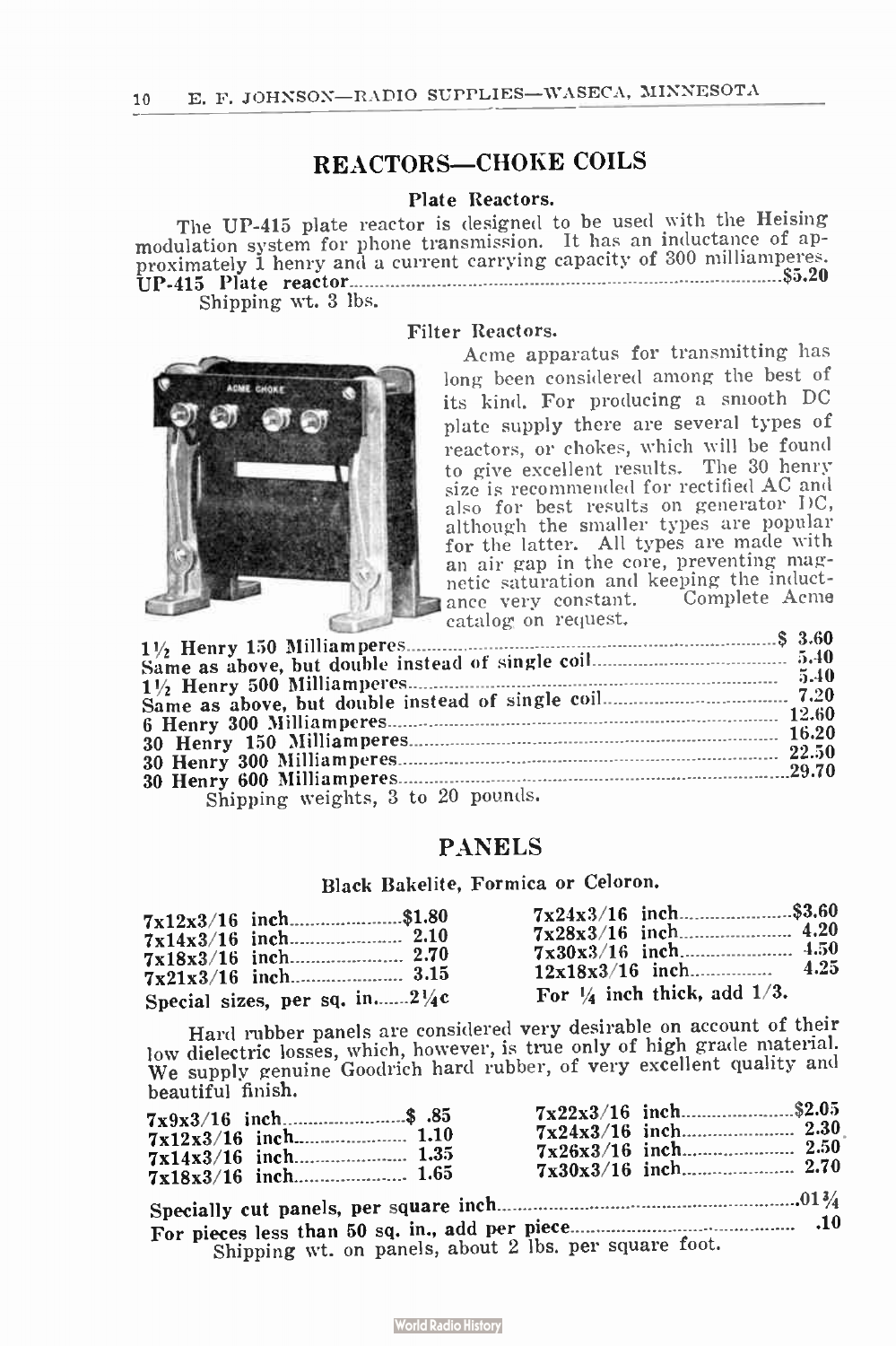# **SOCKETS**

| The new rieron socket is recommended for all standard base tubes,<br>including 5 watt transmitting tubes. It is made entirely of low loss<br>black porcelain, with firm contacts which bear on both tip and side of<br>prong.                                                                                  |
|----------------------------------------------------------------------------------------------------------------------------------------------------------------------------------------------------------------------------------------------------------------------------------------------------------------|
|                                                                                                                                                                                                                                                                                                                |
| Shipping wt. 8 oz.                                                                                                                                                                                                                                                                                             |
| The Garod Pyrex socket is for those who want the utmost in socket<br>construction. The insulating material is Pyrex glass, one of the very<br>finest materials it is possible to use, and which is practically free from<br>the difficulties often encountered in sockets using other insulating<br>materials. |
| \$1.50                                                                                                                                                                                                                                                                                                         |
| Shipping wt. 1 lb.                                                                                                                                                                                                                                                                                             |
| \$2.25                                                                                                                                                                                                                                                                                                         |
| Shipping wt. 2 lbs.                                                                                                                                                                                                                                                                                            |
| Shipping wt. 2 lbs.                                                                                                                                                                                                                                                                                            |

## SOLDER

# SOLDERING IRONS

| Shipping wt. 2 lbs. |  |
|---------------------|--|

#### **TUBES**

We test all tubes before shipping them, to be sure they are in operaing condition. They should be tested immediately on receipt, and if<br>in any way damaged, the carrier should be notified and a claim filed. It is extremely desirable to first operate transmitting tubes at half voltage for ten or fifteen hours. This gradually "hardens" them, so that they will be less liable to injury in use.

| $UV-2025$ watt Radiotron\$8.00<br>$UV-20350$ watt Radiotron30.00<br>UV-203-A 50 watt Radiotron $38.00$<br>UV-216 Kenotron rectifier 7.50<br>UV-217 Kenotron rectifier26.50 |
|----------------------------------------------------------------------------------------------------------------------------------------------------------------------------|
|                                                                                                                                                                            |

#### Amrad S tubes.

S tubes provide the best possible means of rectifying AC plate supply. For a long time, the demand made it impossible for the factory to supply them in sufficient quantities. However we now have them in stock and can supply them promptly.<br>Type 4000-1 S tube

| Shipping wt. 4 lbs. |  |
|---------------------|--|

**World Radio History**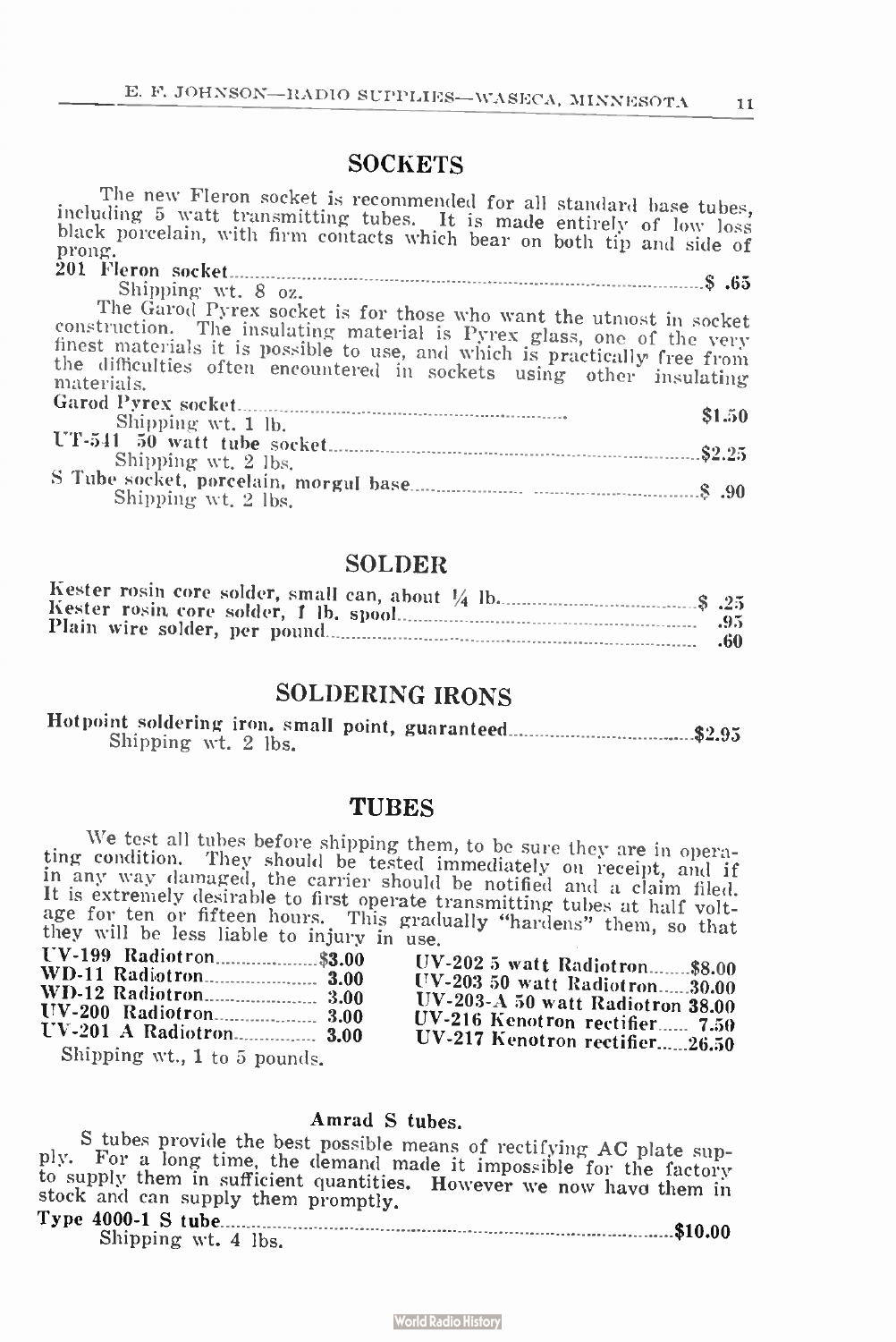# TRANSFORMERS

#### Amplifying Transformers.

For amateur code work, a high ratio transformer may be used as it will give greater amplification and the slight distortion is an advantage rather than a disadvantage, as in a broadcast set.

All-American 10 to 1 ratio audio frequency transformer \$1.30 Shipping wt. 2 lbs.

The Stromberg Carlson audio frequency transformer will give extremely good results, both for broadcast and amateur use, as it is among

the most efficient on the market.<br>Stromberg Carlson 4 to 1 ratio audio frequency transformer...........\$4.05 Shipping wt. 2 lbs.

# CW Power Transformers.

Thordarson t r an sformers combine a high quality of construction with low price. All transformers listed are for use on 110 volt 60 cycle current. All Acme transformers can also be supplied promptly. Catalog on request.



Filament Transformer 80 watt, 81/<sup>2</sup> volt filament transformer \$ 6.30 150 watt, 12 volt filament transformer 9.00

o).

| Shipping wt. 7, 10 and 15 pounds.                                     |
|-----------------------------------------------------------------------|
|                                                                       |
| 100 watt plate transformers, 350-500 volts each side of center\$11.70 |
|                                                                       |
|                                                                       |
|                                                                       |
| Shipping wt. 15, 20 and 30 lbs.                                       |
|                                                                       |
| Special power transformer for one 5 watt tube, filament winding,      |
| 10 volts with cepter tap, plate 650 volts, no center tap.             |
|                                                                       |

Unmounted \$ 6.75

Shipping wt. 6 lbs.

# Microphone Transformers.

The RCA UP-414 microphone transformer is excellent to couple the transmitter to a phone set. It can be supplied only as long as present stocks last, as no more of them are to be made. ent stocks last, as no more of them are to be made. UP- 414 microphone transformer \$6.50 Shipping. wt. 3 lbs. 231-M General Radio Microphone transformer \$5.00 Shipping wt. 2 lbs.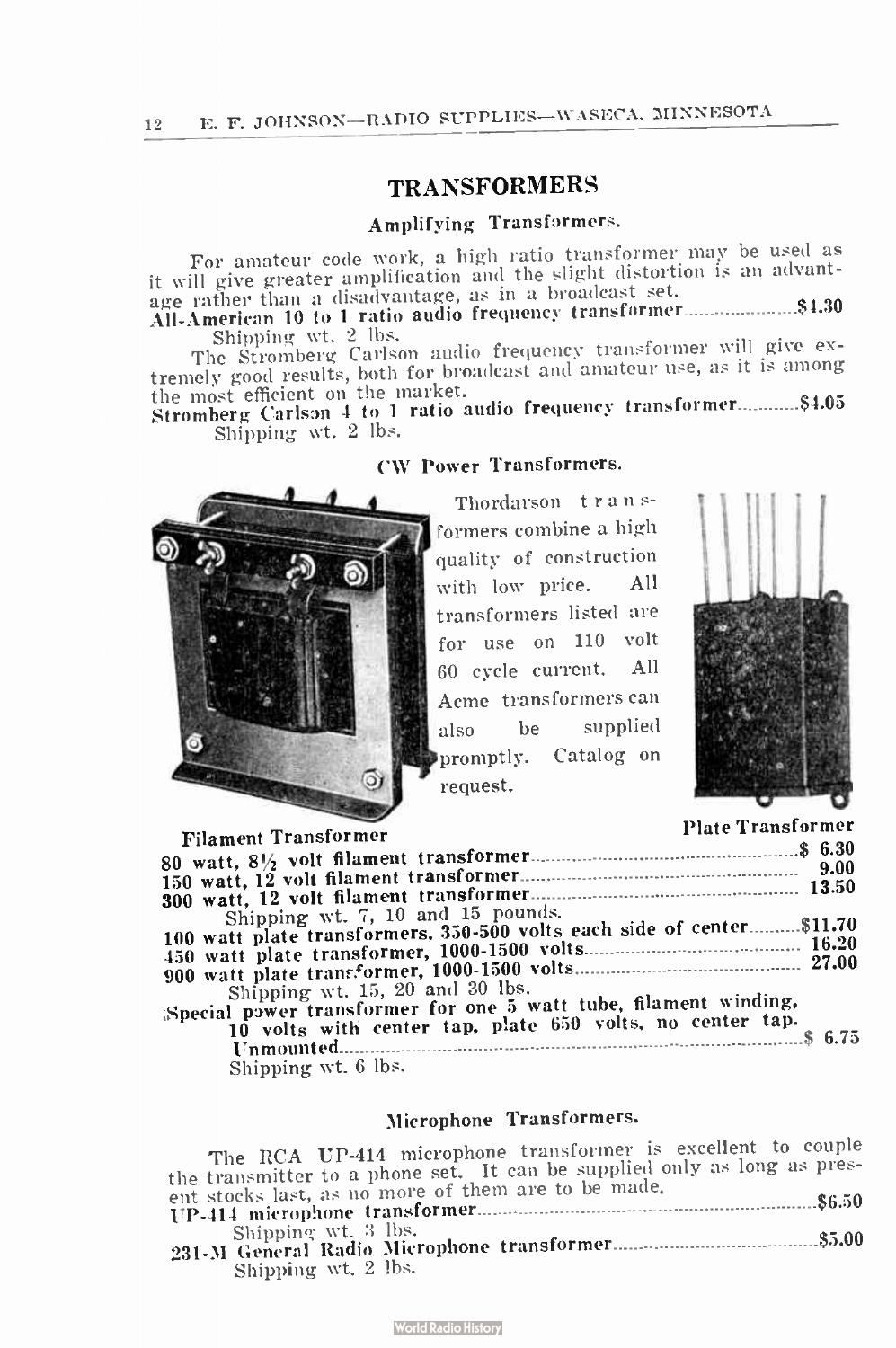# TRANSFORMER IRON

Genuine electrical sheet for those who wish to wind their own transformers and chokes. We will cut it to order in any size, straight pieces only. The price is per pound, plus a cutting charge based on the number of pieces, as it costs as much to cut small pieces as large ones. The usual complete cost is from 20 to 25 cents per pound. In figuring your requirements, 3.6 cu. inch weighs one pound, and 52 pieces make a stack one inch thick.

|  |  |  |  | .Z.N |
|--|--|--|--|------|

# TUBING

Formica and Hard Rubber tubing, cut any length to order . Add to the prices listed 10 cents for each piece ordered for cutting cost.

|               |               | Formica tubing |          |                                                                       | Hard rubber tubing |       |
|---------------|---------------|----------------|----------|-----------------------------------------------------------------------|--------------------|-------|
| Diam.         |               | thickness      |          | Diam.                                                                 | thickness per inch |       |
|               |               | of wall        | Per inch |                                                                       | of wall            |       |
| $2^{1}$ in.   |               | $1/16$ in.     | - S.09   | $2! \cdot \text{in.}$                                                 | $1/16$ in.         | \$.06 |
| $3 -$         | in.           | $1/16$ in.     | .10      | in.<br>3                                                              | $3/32$ in.         | .07   |
|               | $3^{1/2}$ in. | $1/16$ in.     | .11      | $3!\frac{1}{2}$ in.                                                   | $3/32$ in.         | .08   |
| $\frac{4}{ }$ | in.           | $1/16$ in.     | .12      | in.                                                                   | $1/8$ in.          | .11   |
|               |               |                |          | Spaghetti tubing, genuine varnished cambric, black, in 2 ft. lengths, |                    |       |

per ft. 5c

## **WAVEMETERS**

One of the most necessary pieces of equipment for the amateur station is an accurate wavemeter. The best instrument for this use is the 247-W General wavcmeter. It is accurate to better than  $2\%$ , convenient f o r checking either the receiving set or the transmitter, may be had in ranges to cover from 37.5 to 1000 meters, and best of all is priced very low.



| 247-W General Radio wavemeter, range 150 to 500 meters\$9.50 |  |
|--------------------------------------------------------------|--|
| Shipping wt. 5 lbs.                                          |  |
|                                                              |  |
|                                                              |  |
|                                                              |  |
| Shipping wt. 1 lb.                                           |  |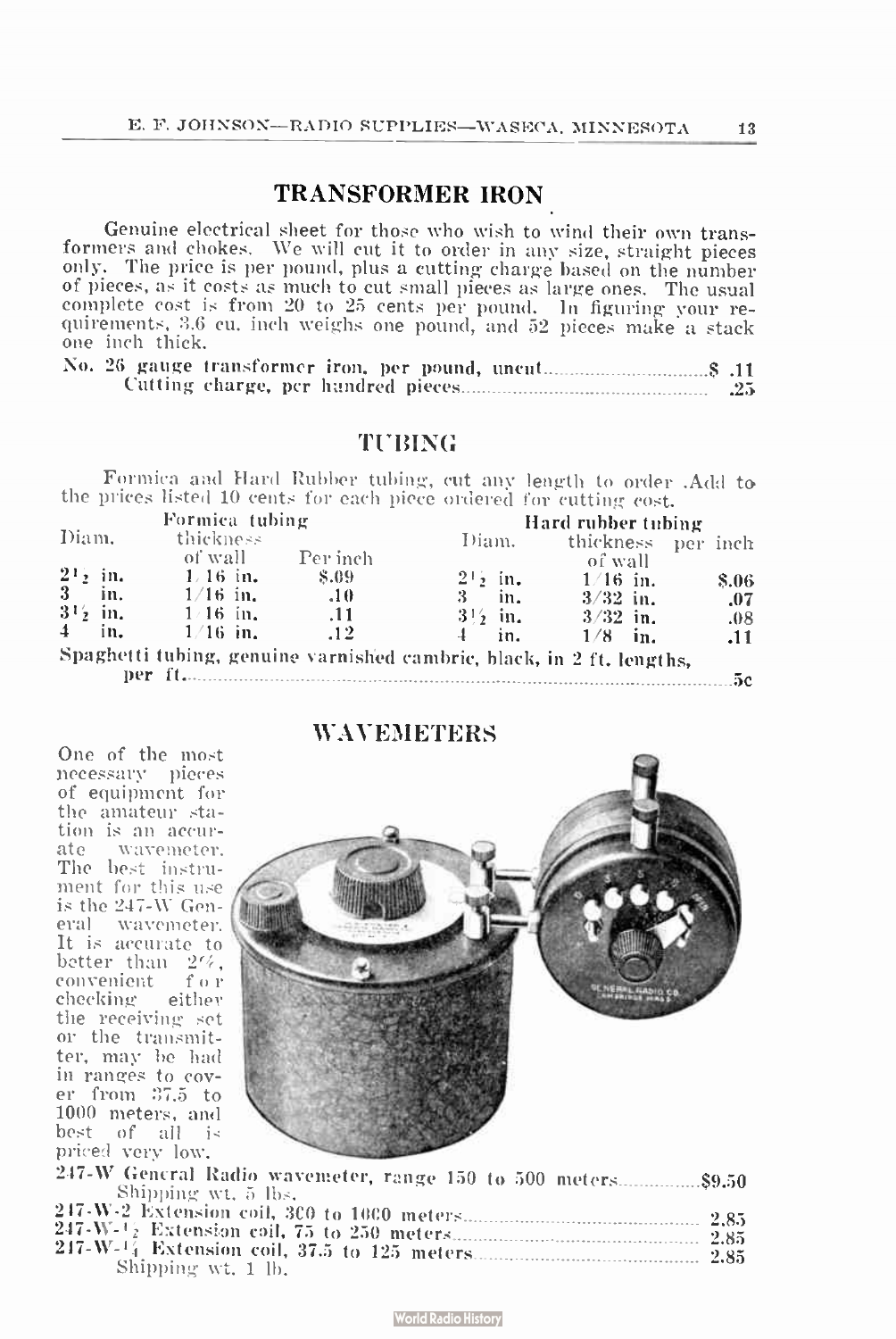# WIRE

# Antenna Wire, see page 2. Magnet Wire.

| <b>Size</b>   | Ft. per<br>pound | 1/ <sub>4</sub> lb. | $\frac{1}{2}$ lb. | 1 lb. | $5$ lbs. |
|---------------|------------------|---------------------|-------------------|-------|----------|
| <b>10 DCC</b> | 31               |                     |                   | .50   | 2.20     |
| <b>12 DCC</b> | 49               |                     |                   | .55   | 2.40     |
| <b>14 DCC</b> | 77               |                     |                   | .60   | 2.60     |
| <b>16 DCC</b> | 110              |                     | .35               | .65   |          |
| <b>18 DCC</b> | 192              |                     | .37               | .70   |          |
| 20 DCC        | 297              |                     | .42               | .80   |          |
| <b>22 DCC</b> | 462              | .28                 | .50               |       |          |
| <b>24 DCC</b> | 716              | .32                 |                   |       |          |
| <b>26 SCC</b> | 1200             | .28                 |                   |       |          |
| <b>28 SCC</b> | 1880             | .34                 |                   |       |          |
| <b>30 SCC</b> | 2940             | .42                 |                   |       |          |

| No. 16 stranded A battery wire, heavy live rubber coating, not     |  |
|--------------------------------------------------------------------|--|
| 60 strand double maroon cotton covered wire, used for loop aerials |  |
| and for short wave transmitting inductances, as described          |  |
|                                                                    |  |

# MISCELLANEOUS MATERIALS

| Phosphor bronze, 28 gauge, for springs, 3x6 in. piece                      | .20 |
|----------------------------------------------------------------------------|-----|
| May be had any length 6 inches wide at same rate.                          |     |
|                                                                            | .20 |
| Flexible braided flat copper cable, bare, 1/4 inch wide, per ft            | .01 |
| Flat copper strip, $1/16 \times 3/8$ in., for winding pancake type induct- | .05 |
| Edgewise wound to 6 in. inside diameter, per turn                          | .12 |
| Edgewise wound to 4 in. inside diameter, per turn                          | .10 |
|                                                                            | .05 |
| Spaghetti tubing, best varnished cambric, 2 ft. lengths, per ft            |     |
| Varnished cambric cloth, for insulating iron cores, etc., in 36 in.        | .90 |
| Oval head wood screws, nickle plated, brass, 34 in. no. 4 or               |     |
|                                                                            | .10 |
|                                                                            | .12 |
| per doz. Brass Nickled<br>Machine Screws and Nuts                          |     |
| Round head No. 8, 32 threads per in., 1 in. long10                         | .15 |
|                                                                            | .15 |
|                                                                            |     |
|                                                                            |     |
|                                                                            | .15 |
|                                                                            | .15 |
|                                                                            | .10 |
|                                                                            | .10 |
| Brass washers, 1/4 in. inside diam., per dozen                             | .06 |
| Brass washers, 5/32 in, diam., for No. 8 screw, per dozen                  | .05 |
| Brass washers, 9/64 in. diam., for No. 6 screw, per dozen                  | .05 |
|                                                                            | .06 |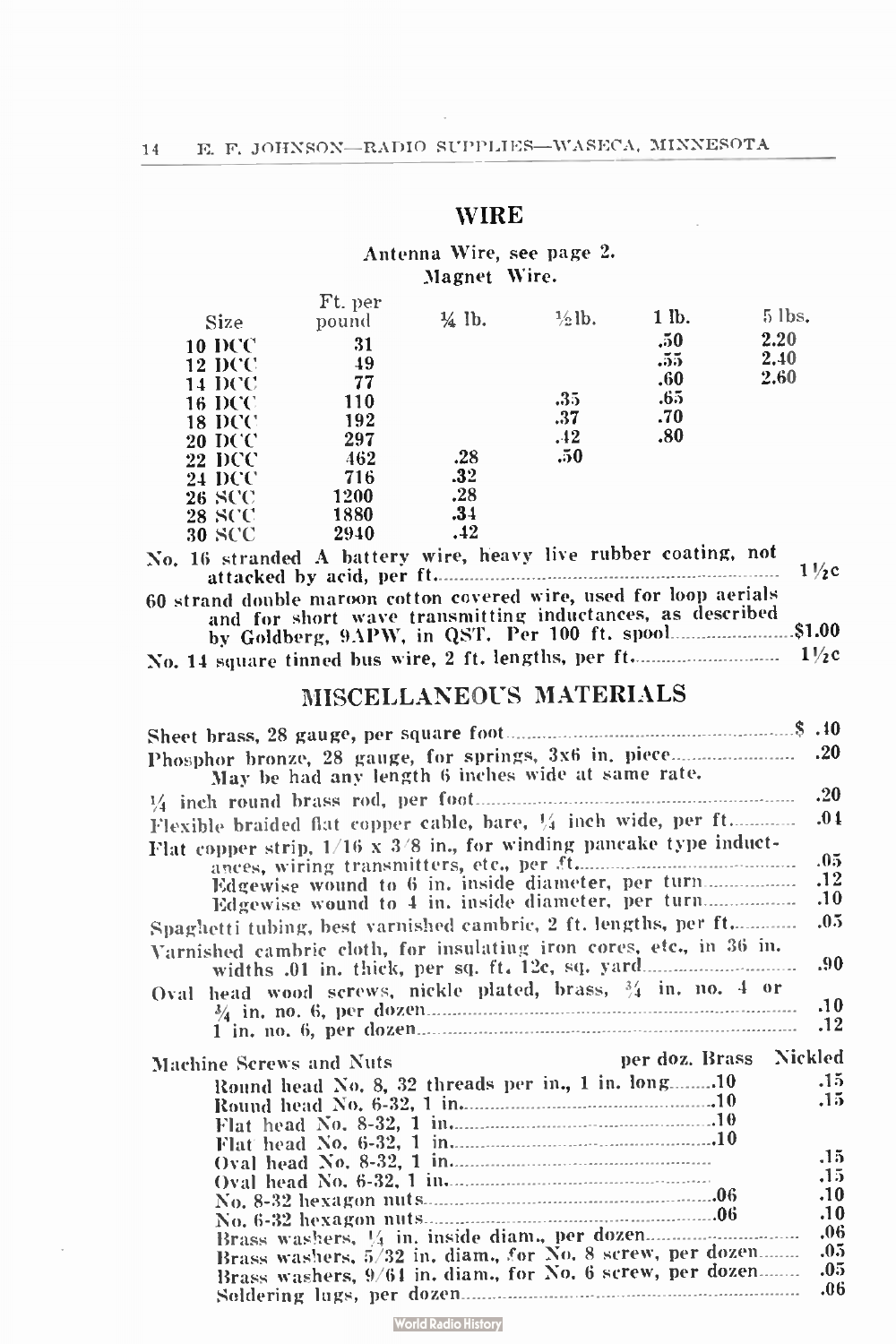# SPECIAL BARGAIN SECTION UC-1831 Variable Transmitting Condenser.

Here's a big bargain you cannot miss. This condenser, of which we have sold hundreds, formerly sold for \$9.00, and we have at various times bought them at bargain prices, but never before have we been able to sell them at the present price. It is also safe to say that they will be gone in a short time, so that it will not be possible to get them at any price, as is the case with other popular items of RCA transmitting material which are no longer obtainable.

The UC-1831 is mica insulated, therefore highly efficient, suited for low wave work where low loss material is much in demand. It is variable from .0001 to .0012 mfd., and will stand a 4000 volt test. It is used as an antenna series condenser to bring the antenna in tune with the oscilating circuit, to tune the oscil-<br>lating circuit itself, as a transmitting grid condenser or plate condenser, and in various ways wherever a condenser of this size can be employed.

Get at least two of them at this price. Think of it, only one-fifth of the original retail price.



UC-1831 Variable transmitting condenser \$1.80 Shipping wt. 3 lbs.



UC-1015 fixed transmitting condenser. Here is a very high grade condenser, standing 7500 volts, and with three capacities, .0003, .0004, .0005 mfd. It is used primarily as an antenna series condenser, or as a fixed oscillator tuning

condenser, and is one of the few on the market which will stand high powers. Carries 4 amperes at 200 meters, and more at lower wave lengths. Former price \$ 5.00. Limited number in stock. UC-1015 fixed transmitting condenser \$2.25

Shipping wt. 8 oz.

# UP-1016 Power Transformer.

The UP-1016 transformer is designed to supply plate and filament current to two fifty watt Radiotrons and two fifty watt Kenotron rectifiers. It is provided with a primary tap switch to keep the filament vlotage at 10 volts with a primary variation of from<br>102½ to 115 volts. It lists at \$38.50,<br>and may now be had through the usual sources at that price only. We bought a number of them recently, so that we can offer them at nearly half price while they last.

UP-1016 Power transformer...

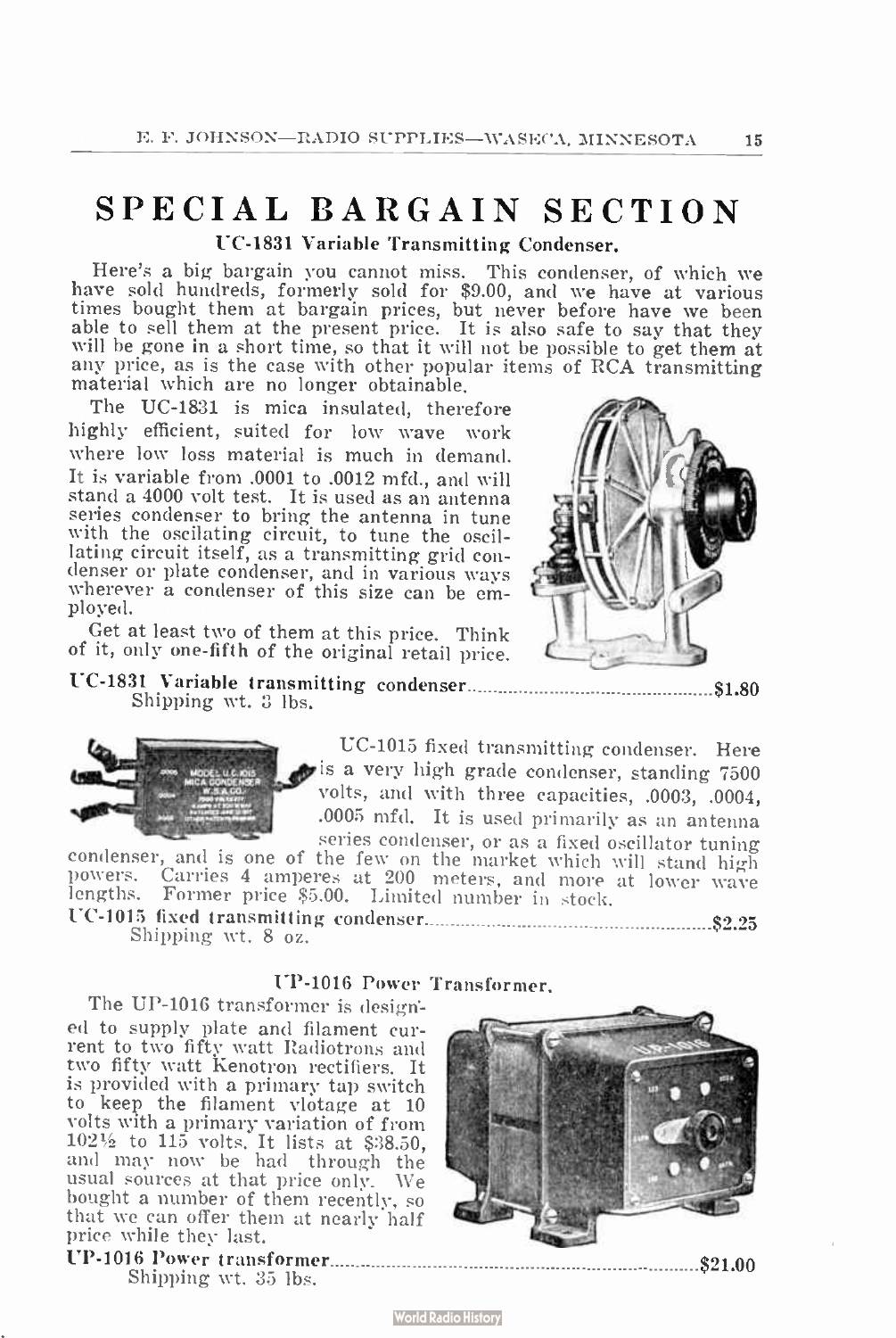#### Lightning Switches.

Here's a buy! The Westinghouse type SA switch formerly sold for \$5.00. It is rated at 100 amperes, 600 volts, and has a treated We has a final

wood base which is much better for high frequency work than the compositions used on other switches of this type. The insurance underwriters require a lightning switch on all transmitting antenna installations. Protect your instruments, your home, and yourself. Don't make it possible for the insurance company to refuse a claim because you didn't have the switch.

Westinghouse SA Lightning switch \$1.50 Shipping wt. 3 lbs.

PR-539 rheostats, four ranges in one instrument, 8, 15, 19 and 32 ohms, .for Vi amp and 199 tubes... Lists at \$ 2.75 .90 Shipping wt. 1 lb.

#### Battery Chargers.

Westinghouse Rectigon battery chargers, 2 ampere, bulb type, list price  $$18.00$ , closing out small quantity at  $313.50$ Shipping wt. 13 lbs.

#### Meters.

A few more RCA UM-581 0-5 Thermo-couple radiation ammeters at a wonderful price for this type. These meters formerly sold for \$20.00, and after our present stock is gone we will not be able to offer them again at this price.

UM-581 Thermo-couple ammeters \$ 7.50 Shipping wt. 3 lbs.<br>UM-579 O-1500 DC plate voltmeter, list price \$40.00.......................\$17.50 }

UM-578 0-500 DC plate voltmeter, list price \$22.00, only ........................ 9.75 Shipping wt. 5 lbs.

#### Honeycomb Coil Mounting Plugs.

Genuine Remler coil plugs and panel mountings, just bought at a sacrifice price. This is your chance to get an extremely high grade set of mountings and plugs at a fraction of the regular price. Use three No. 46 plugs for a three coil panel mounting, or two No. 46 and one No. 42.  $\mathbf{p}_1$  .  $\mathbf{p}_2$  .  $\mathbf{p}_3$  .  $\mathbf{p}_4$ 

| Reg. price Special                                 |               |
|----------------------------------------------------|---------------|
| No. 46 panel mounting variable coupling plug\$1.00 | $\sim$ \$ .40 |
|                                                    | .25           |
|                                                    | -30           |
|                                                    | .20           |
|                                                    | .20           |
| Shipping wt., each piece, 4 oz.                    |               |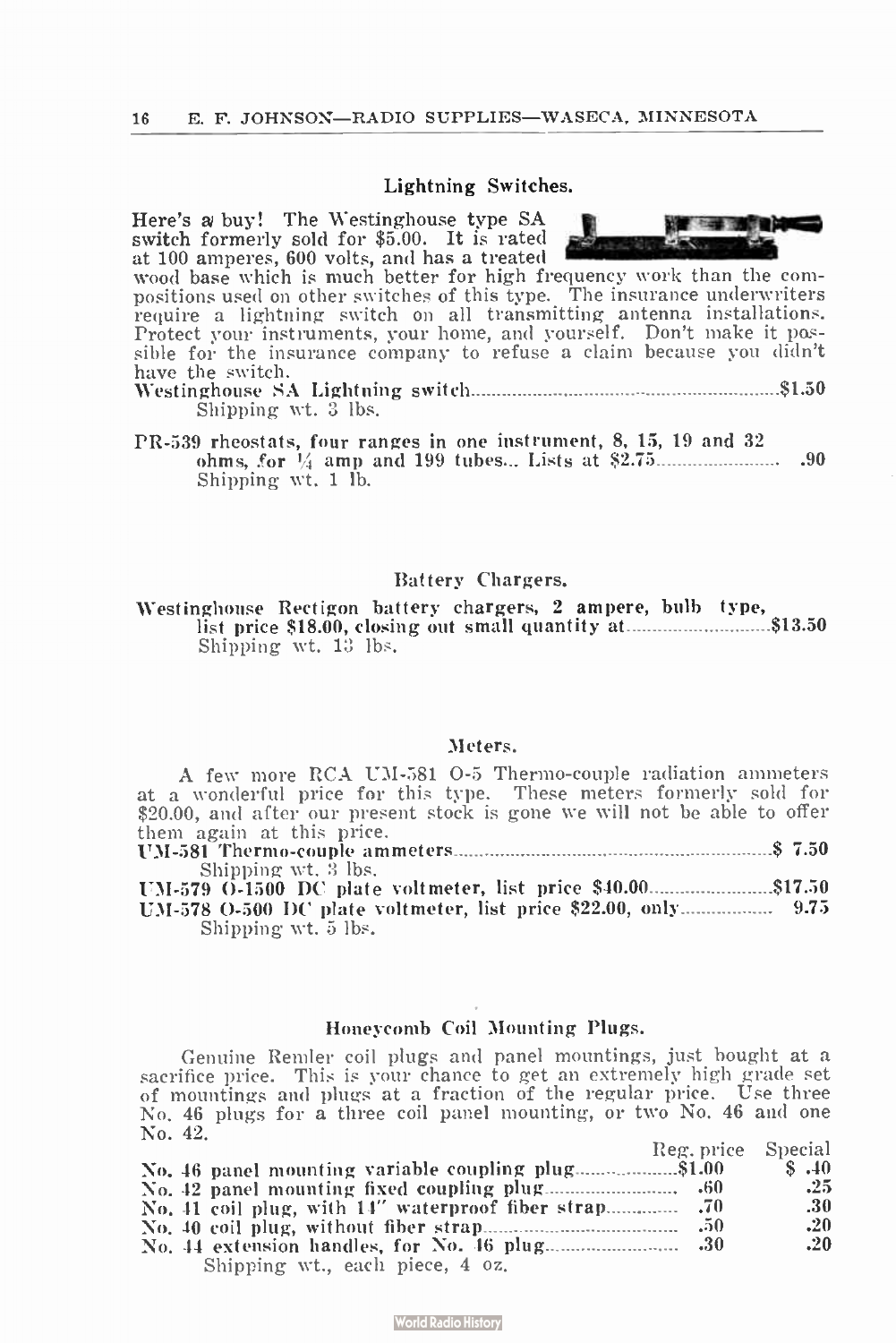

We also sell the CORONA portable typewriter and the Portable Adding Machine. The CORONA is a remarkable machine, possessing features to be found an no other typewriter, large or small.

The wonderful new Corona Four, illustrated, is the first portable with standard office features throughout, and sells for \$60.00. The Corona Three, with the three bank keyboard instead of four, is but \$50.00.

For the Ham, Corona is the finest possible kind of an investment. It will provide the business like air and neat legibility to his correspondence that will make it stand out. In school, in business, or in the home, Corona is ever useful—the only typewriter that meets all your requirements, whoever you are, whatever you do and wherever you go.

We'll be glad to send you more information if you wish it.

Has your business need of an adding machine? Has the price of the machine you want been too high to consider?

The Portable is an achievement in adding machines, made by the Corona Typewriter Co. Look what it does.

Adds and Lists up to 99,999.00. Rapid Multiplication and Subtraction. Equipped with Standard Features; Total and Sub-Total—Non-Print— Clear—Repeat and Error Keys. Full Flexible Keyboard. Big Bold Type.

# But above all: True Portability

And the price is but  $$65.00$ . Compare it with all the rest at  $$150$ and over. May we send you more information?